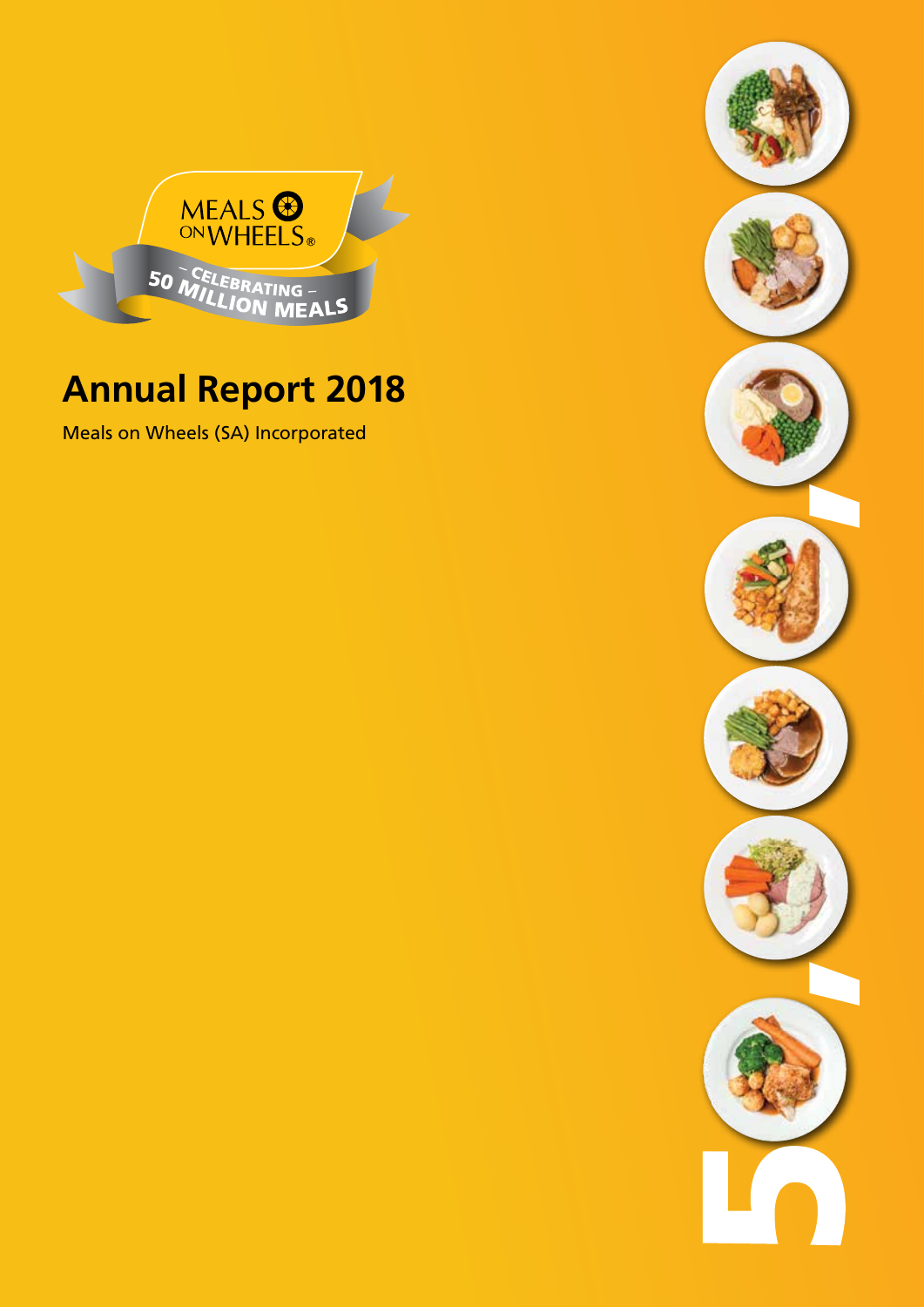# **Patron**

His Excellency the Honourable Hieu Van Le AC, Governor of South Australia

# **Board Members**

**President** Mr W Coomans

# **Vice Presidents**

Mrs H Richardson Mrs S Mudge Assoc. Prof. R Penhall

# **Honorary Treasurer** Mr K Reid

**Elected, Delegate and Co-opted Members who served on the Board of the Association in 2017-18**

Ms P Gale Ms E Hamilton Mr D Henderson Mr A Lipschinski Mrs A Perrott Mr G Colquhoun Mr G McLaughlin Mrs S MacDonald Mr R Wray Mr M Kearns Mr D Memen Mrs C Monck Mrs K Dansie Mrs J Low Mr P Siebels

# **Leadership Group**

**Chief Executive Officer** Mrs S Broer

**General Manager Service Operations** Mrs J Bonnici

**Executive Manager Infrastructure & Cook Chill Production** Mr E Coronica

**Executive Manager Corporate Services** Mr D Smith

# **Professional Services**

# **Auditors**

HLB Mann Judd 169 Fullarton Rd, Dulwich

# **Lawyers**

Lynch Meyer 190 Flinders St, Adelaide

**Bankers** National Australia Bank 48 Greenhill Rd, Wayville

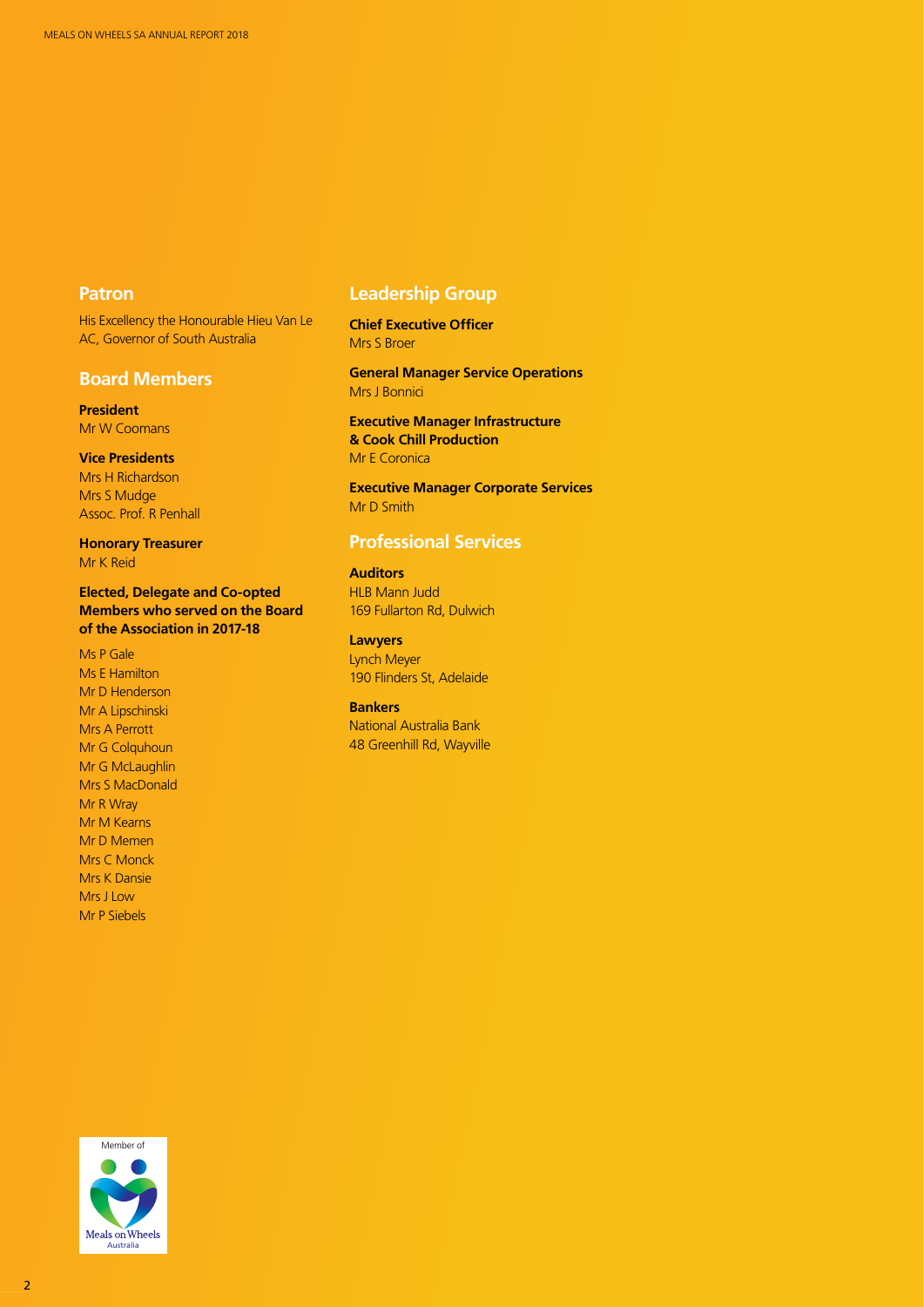**Our 50 millionth meal delivery reinforced the vital role played by Meals on Wheels SA.**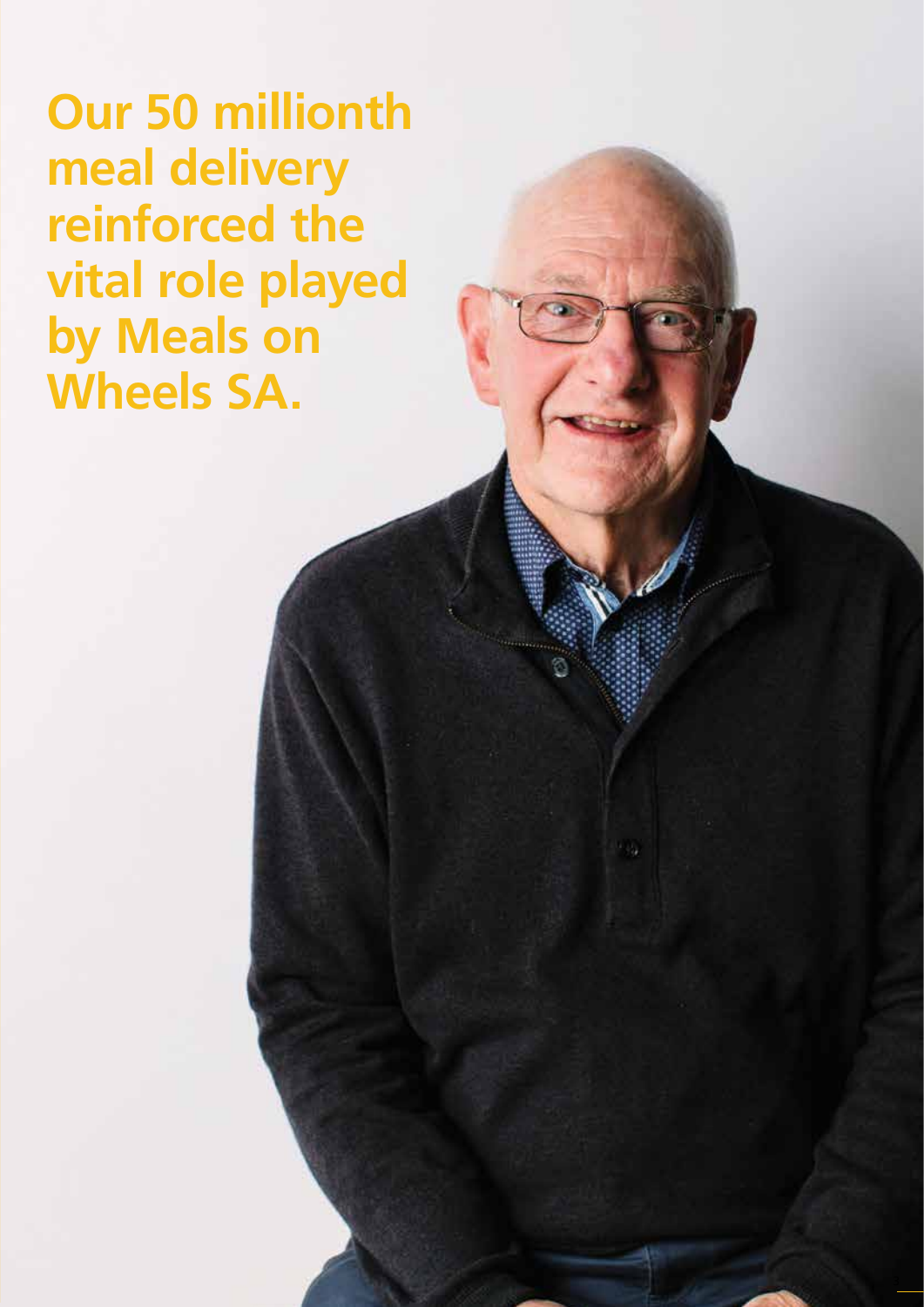# **Report from the President**



**Bill Coomans, JP** President Meals on Wheels (SA) Inc.

This has been a memorable and historic year for our Association. We celebrated the delivery of our 50 millionth meal to the South Australian community, 50 years after the passing of our founder, Doris Taylor. We successfully fought for an increase in Commonwealth Government funding to bring the minimum level of financial support offered to South Australian consumers in line with their interstate counterparts. And we made a major investment in our future meal production capability by securing a suitable property for redevelopment as a co-located production kitchen and corporate offices.

On Wednesday, 30 May 2018, our Patron, His Excellency the Honourable Hieu Van Le AC, Governor of South Australia and Mrs Lan Le, made the 50 millionth meal delivery to former Port Adelaide Branch volunteer and now customer, Mrs Betty Gottsch. His Excellency and Mrs Le performed their delivery volunteer duties admirably and once again impressed upon volunteers and the community their high regard for our organisation.

His Excellency and I paid tribute to the generations of volunteers who contributed to this inspiring achievement. From our humble origins, serving eight meals from a Nissen hut in Port Adelaide on 9 August 1954, we have grown to a state-wide endeavour where our volunteers regularly deliver around one million meals every year.

Meals on Wheels SA enjoyed fabulous publicity and positive public sentiment in the lead up to and after the 50 millionth meal delivery. To mark the occasion, special lids were printed for our main course containers, a memento key ring was presented to customers, volunteers and staff, and branches arranged local celebrations with a meal for volunteers being the central theme. The celebrations will continue throughout 2018, with a Reception in honour of volunteers to be hosted at Government House on our 64th birthday in August and a Gala Fundraising Dinner for our business and community partners in November.

Our 50 millionth meal delivery reinforced the vital role played by Meals on Wheels

SA and highlighted the strong community support for our organisation. Unfortunately, this level of support has not been evident in agreements with the Commonwealth Government, with the level of subsidy per meal to South Australian customers considerably lagging that of other states. In 2016-17, Meals on Wheels SA provided 10% of the national number of meals delivered through the Commonwealth Home Support Programme (CHSP), but received only 3.5% of the Commonwealth funding outlaid for this service.

 As I reported last year, Meals on Wheels SA Chief Executive Officer, Sharyn Broer, led an Australian Meals on Wheels Association (AMOWA) lobbying campaign throughout 2017, aimed at increasing CHSP funding to Meals on Wheels service providers. An increase of \$5 million, representing an average increase of 50 cents per meal, would help forestall continued upward pressure on customer meal prices and ensure eligible older Australians could afford this essential service.

The campaign was extremely successful. In September 2017, the Minister for Aged Care announced an \$8 million increase in funding for CHSP meal service providers, to a total of \$77.5 million annually, effective from 1 July 2017. A threshold price of \$4.70 government funding per meal was established.

Meals on Wheels SA expected to receive at least \$1.1 million of the announced funding, based on our 2016-17 activity levels. Regrettably, we received no additional funding in 2017-18. The Department of Health and Minister for Ageing deemed Meals on Wheels SA ineligible for the additional funding, based on the structure of the existing CHSP Grant Agreement. The Board and management vehemently disputed this determination, which entrenched and exacerbated the disadvantage experienced by MoWSA customers who pay more than three times the government's contribution to the cost of their meal service.

In May 2018, Meals on Wheels SA received a CHSP Grant Agreement offer for the period 1 July 2018 to 30 June 2020, with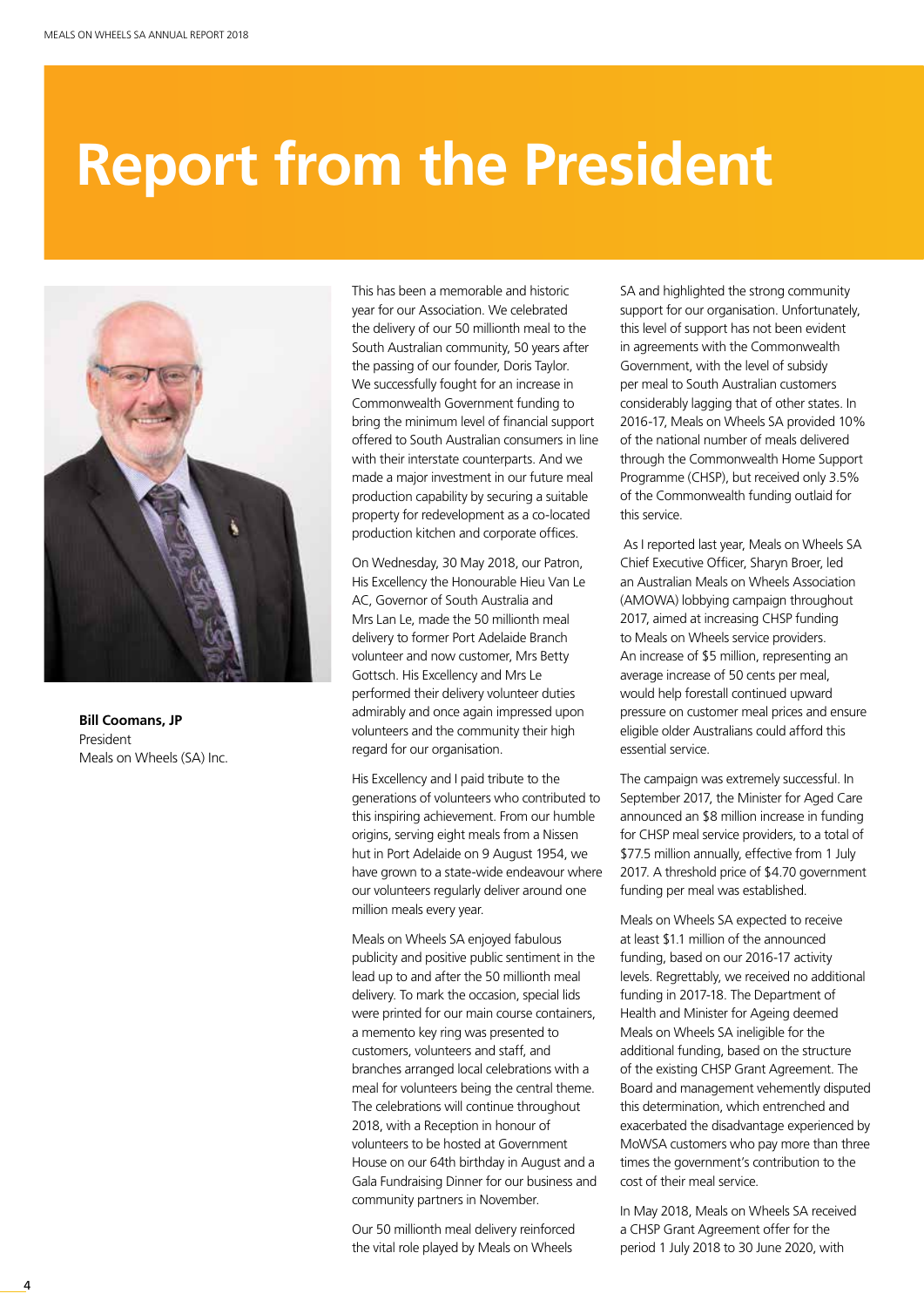I am pleased to say that in late June 2018, the Board's offer to purchase an ideal property **fations are underway<br>red responsed building** and we expect to make public announcements regarding the location and proposed building<br>designs towards the end of 2018. **Report From I am pleased to say that in late June 2018, the Board's offer to purchase an ideal property in the inner western suburbs of Adelaide was accepted. Contract negotiations are underweard we expect to make public in the inner western suburbs of Adelaide was accepted. Contract negotiations are underway designs towards the end of 2018.** 

> activity levels and funding on exactly the same unacceptable terms as our existing agreement. Attempts at negotiation with the Department of Health resulted in an impasse that threatened the entire funding agreement.

We would not sell out thousands of vulnerable older South Australians by accepting a Grant Agreement that grossly understated the level of need and current service activity in this state. Meals on Wheels SA mobilised Members of Parliament and Senators to prevent the perpetuation of this injustice and ensure a more equitable share of Government funding.

Our lobbying yielded rapid and welcome results. From 1 July 2018, our CHSP Grant Agreement for 2018 – 2020 applies the \$4.70 minimum threshold pricing to 800,000 meals per annum for an annual grant of \$3.76 million.

This increase of \$1.075 million per annum will bring Meals on Wheels SA's share of CHSP meal service funding up to just 4.9% for the 10% share of services delivered. However, it will enable us to cap CHSP meal prices below \$10.00 per meal until 2020-21 for the more than 80% of our customers who are eligible for this programme. In addition, we will break even on delivering services to the CHSP, improve the ongoing viability of our 80 volunteer-operated branches across the state and more effectively align our service delivery model with the Australian Government's focus on wellness and reablement.

It is worth noting that further aged care reform is on the government agenda. Meals on Wheels SA is fortunate in that our CEO, representing AMOWA, participated in a national Advisory Group regarding the potential to integrate the Home Care Package and Home Support Programs. It appears unlikely that there will be a shift away from the current block funding of meal services in the near future.

I advised in my 2017 report that the Board had approved a project to acquire, develop and commission a property as a new production kitchen with co-located

corporate offices. This major investment in fit-for-purpose, contemporary infrastructure does not require bank finance. It will be fully funded from capital reserves that have been stewarded by Meals on Wheels over the past 25 years for just this purpose. There will be sufficient funds from the disposal of the Kent Town and Wayville properties and remaining capital reserves for the continued investment in renovation and updating equipment at branch kitchens.

An exhaustive property search has been underway since late 2016, with oversight from the Finance, Audit and Risk Management Committee. More than 120 properties were considered, four offers were submitted without proceeding, and proposals were sought from developers. I am pleased to say that in late June 2018, the Board's offer to purchase an ideal property in the inner western suburbs of Adelaide was accepted. Contract negotiations are underway and we expect to make public announcements regarding the location and proposed building designs towards the end of 2018. The new facility is anticipated to be operating from April 2020.

The Board has sought to manage the risks entailed in operating the Kent Town production kitchen in the interim. To ensure continued compliance with food safety obligations, the ceiling in the meal production area was upgraded and flooring repaired. A generator has been installed to manage periods of peak electrical load, and to mitigate loss of stock in the event of power outages.

Membership of the Australian Meals on Wheels Association (AMOWA) provides considerable benefits for Meals on Wheels SA. These include a shared national voice and advocacy on issues impacting Meals on Wheels organisations, licence to use the trademarks 'Meals on Wheels' and 'More than Just a Meal', national publicity and a platform for research and education.

Meals on Wheels SA was pleased to host, as AMOWA Patron, the Governor-General His Excellency Sir Peter Cosgrove AK MC (Ret'd) and Lady Cosgrove, on 11 October, 2018.

This visit was co-hosted by the West Torrens and Glenelg branches. Fortunately, the West Torrens kitchen was large enough to hold the 53 guests in inclement weather. Sir Peter and Lady Cosgrove charmed our volunteers and commended their efforts, as representatives of our much larger volunteer force.

**The commercial** 

Our CEO, Sharyn Broer, and I have continued to represent South Australia on the AMOWA Board. Sharyn fulfilled the role of Secretary from August 2010 until March 2018, when she was elected President of the national body. At that time I stood down from my role as national Vice President to ensure that there was fair representation between the states in executive positions.

Along with several other states, Meals on Wheels SA has contributed additional funds over two years to enable AMOWA to appoint a part-time paid Executive Director. Experienced Adelaide-based non-profit director Kate Thiele commenced in the role in early June and she and Sharyn are already proving a formidable team on their regular visits to Canberra.

In September 2017, Meals on Wheels SA funded a contingent of twelve Board and Board Committee members, two branch members and six staff to attend the AMOWA National Conference on the Gold Coast. The CEO and I attended in our capacity as AMOWA Board members, and two volunteers funded their own attendance. A broad program of keynote and plenary speakers, workshops and panel sessions was offered, along with opportunities for networking and sharing of expertise and experiences. Announcement of new funding for Meals on Wheels nationally was a highlight, along with shared learning from our colleagues at Meals on Wheels America and Surf Lifesaving Australia.

One of my key responsibilities is to Chair the Meals on Wheels SA Board. There have been several changes in Board membership during the year.

In July we were saddened by the retirement of our Honorary Treasurer, John Hill PSM, for family reasons. As Honorary Treasurer, John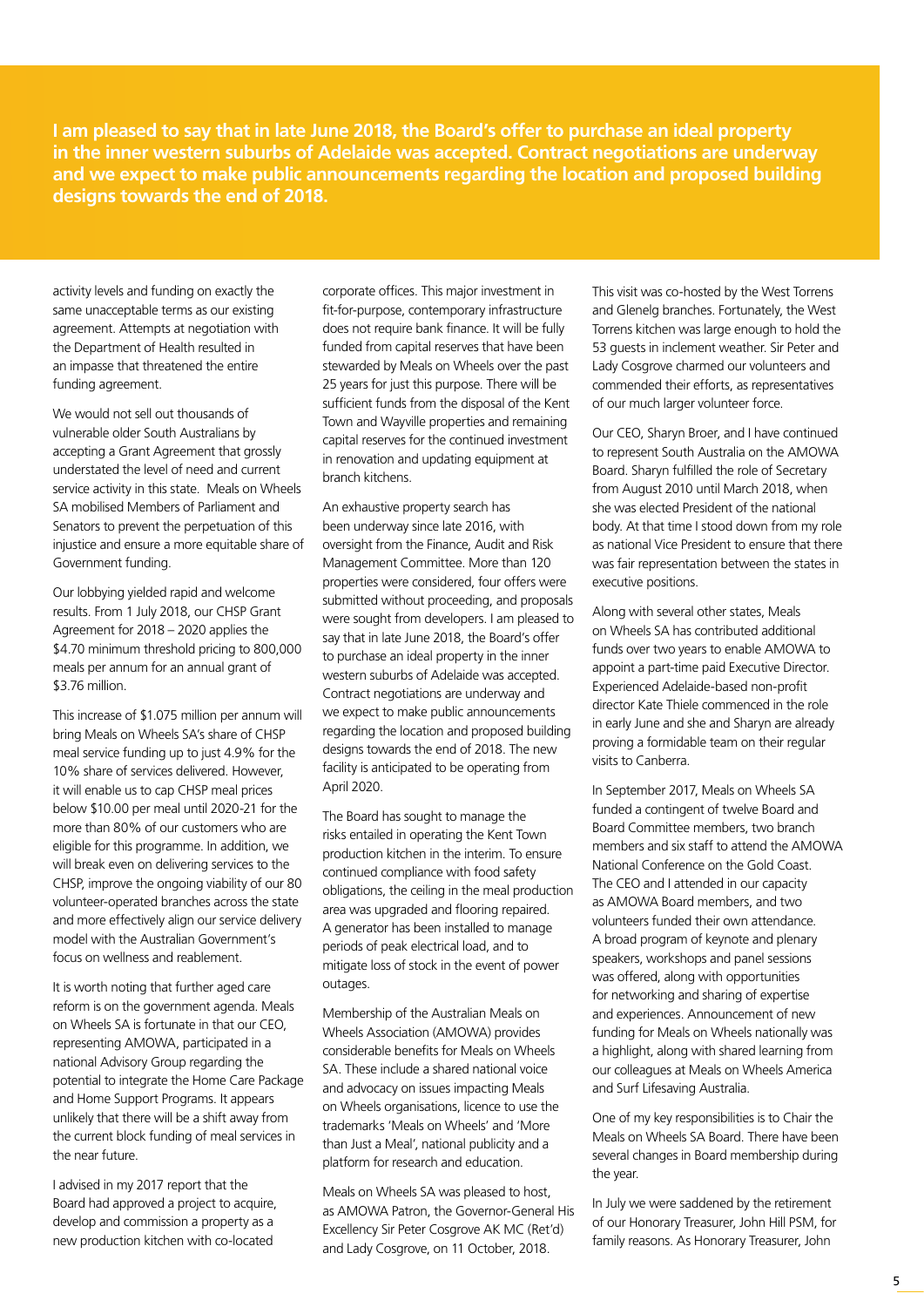had been a Board and Finance Committee member since 2003 and chaired the Finance, Audit and Risk Management Committee from 2011. In addition to ensuring sound financial controls and growth, John contributed greatly to the governance of our Association through his Board and Committee involvement, participation in revision of our Constitution and development of our vision, values and strategic plans.

Prior to the Annual General Meeting elected member Peter Siebels and co-opted member Julie Low also retired from the Board for personal reasons, while Branch Representative Kate Dansie became ineligible to remain on the Board due to the unusual circumstance of the closure of her nominating branch.

At the Annual General Meeting, we farewelled Vice President and former elected member and Honorary Medical Advisor Associate Professor Bob Penhall who had served Meals on Wheels SA as a Board member for some 21 years. As a geriatrician, Bob was a great advocate for improved nutrition of older people, and a valued contributor to the Marketing and Governance and Nominations Committees. Chris Monck's term as elected member also concluded at the Annual General Meeting and I thank Chris for her seven years of Board service

and membership of the Governance and Nominations Committee.

At the Annual General Meeting, Shirley Mudge was elected Vice President, Alan Lipschinski was elected as an elected member, and Bob Wray (Campbelltown) and Susan MacDonald (Brighton) were elected as Branch Representatives.

Following a call for nominations, in November 2017 the Board appointed Kevin Reid (Honorary Treasurer), Alison Perrott (Elected Member), Gary McLaughlin (Branch Representative – Happy Valley) and Mark Kearns (Co-opted Member) for the balance of the terms relating to the respective casual vacancies. The new Board also co-opted David Henderson for a further three-year term, recognising his expertise in insurance and investment.

In April 2018, Des Memen (Branch Representative – Port Pirie) retired from Meals on Wheels after 49 years of dedicated service and the Board appointed Garry Colquhoun (Modbury) to the casual vacancy.

We certainly are a refreshed Board and I thank all present and retired members for their diligence, contribution and fellowship throughout the year.

Our Chief Executive Officer, Sharyn Broer and her Leadership Group have ensured the accomplishment of our key strategic objectives. It was largely through their work that we achieved our momentous increase in government funding, a new property to move into, and a wonderful celebration of our 50 millionth meal milestone. This was in addition to achieving a modest surplus operating result and leading our other strategic and operational activities, as Sharyn will report.

In closing, I recognise the tremendous efforts of our volunteers, past and present, who collectively have delivered more than 50 million meals to the people of South Australia. The volunteer-led branches are a crucial part of the social fabric of the 80 communities in which we operate. To our kitchen helpers, cooks, packers, deliverers, drivers, client service, volunteer and kitchen coordinators, treasurers, secretaries, chairs and all of your assistants, a hearty thank you for enabling us to deliver 4,000 hearty meals and heart-warming smiles every weekday. We are well placed to continue to serve South Australian communities and deliver another 50 million meals into the future.

**Meal delivery milestones**

**50,000 Minlaton**

**150,000 Millicent**

**200,000 Tumby Bay, Yankalilla**

**250,000 Hallett Cove** 

**1,500,000 Christies Beach**

**Branch service milestones**

**60 Years Prospect** *(20 Mar 18)*

**55 Years Burnside** *(1 Sep 17)*

**50 Years**

**Mount Gambier** *(13 Oct 17)*

**West Torrens** *(15 Jul 17)*

**40 Years Onkaparinga Valley** *(12 Jun 18)* **35 Years Cowell** *(18 Dec 17)*

**30 Years Tintinara** *(21 Sep 17)*

**25 Years Hallett Cove** *(21 Sep 17)*

**10 Years Orroroo** *(1 May 18)*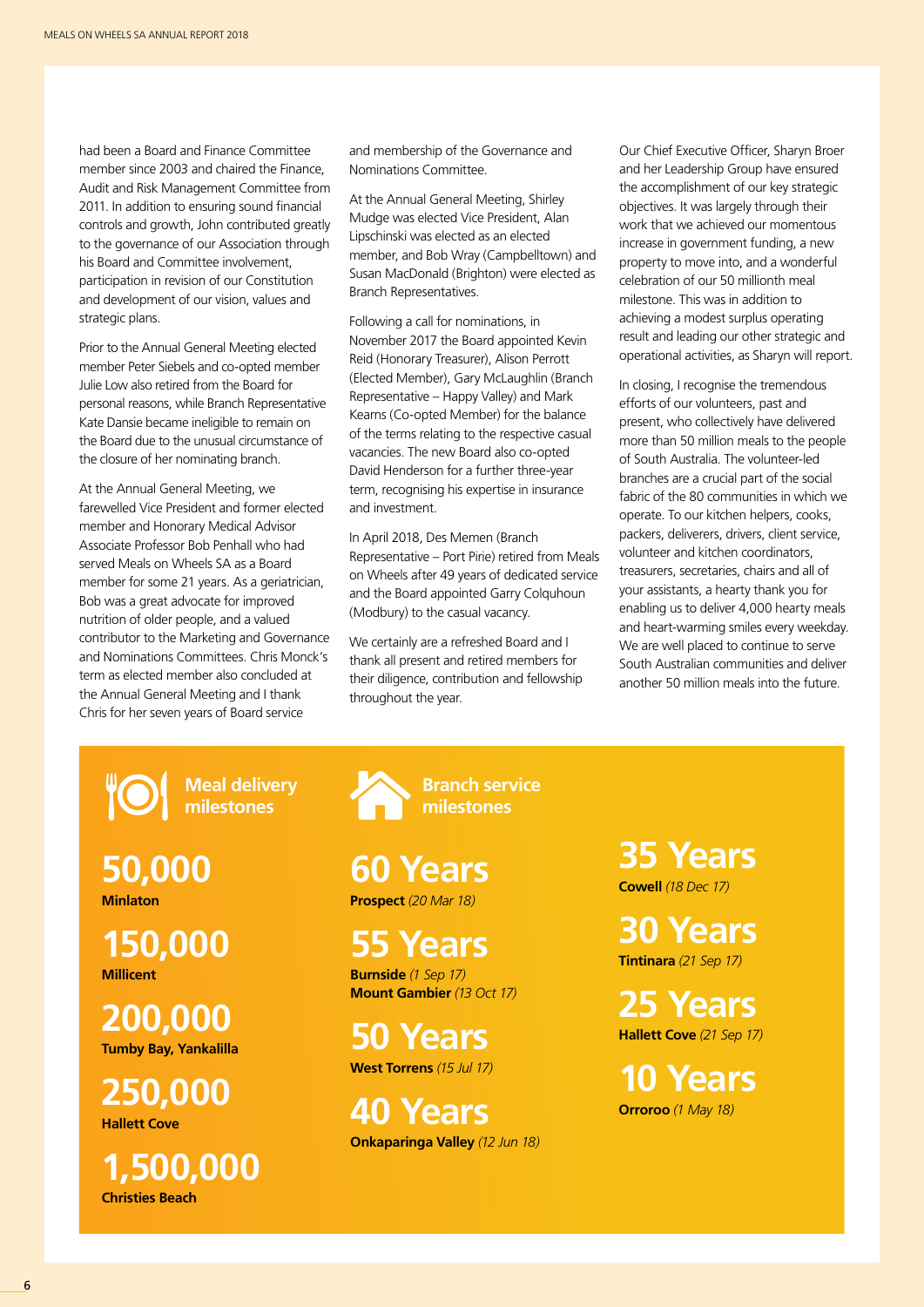**The Meals on Wheels board consists of nonet ut apient re dem quiduntem iliquosandi core delivered 990,223 <b>animal This year we meals, that's an average of 4,009 meals daily.**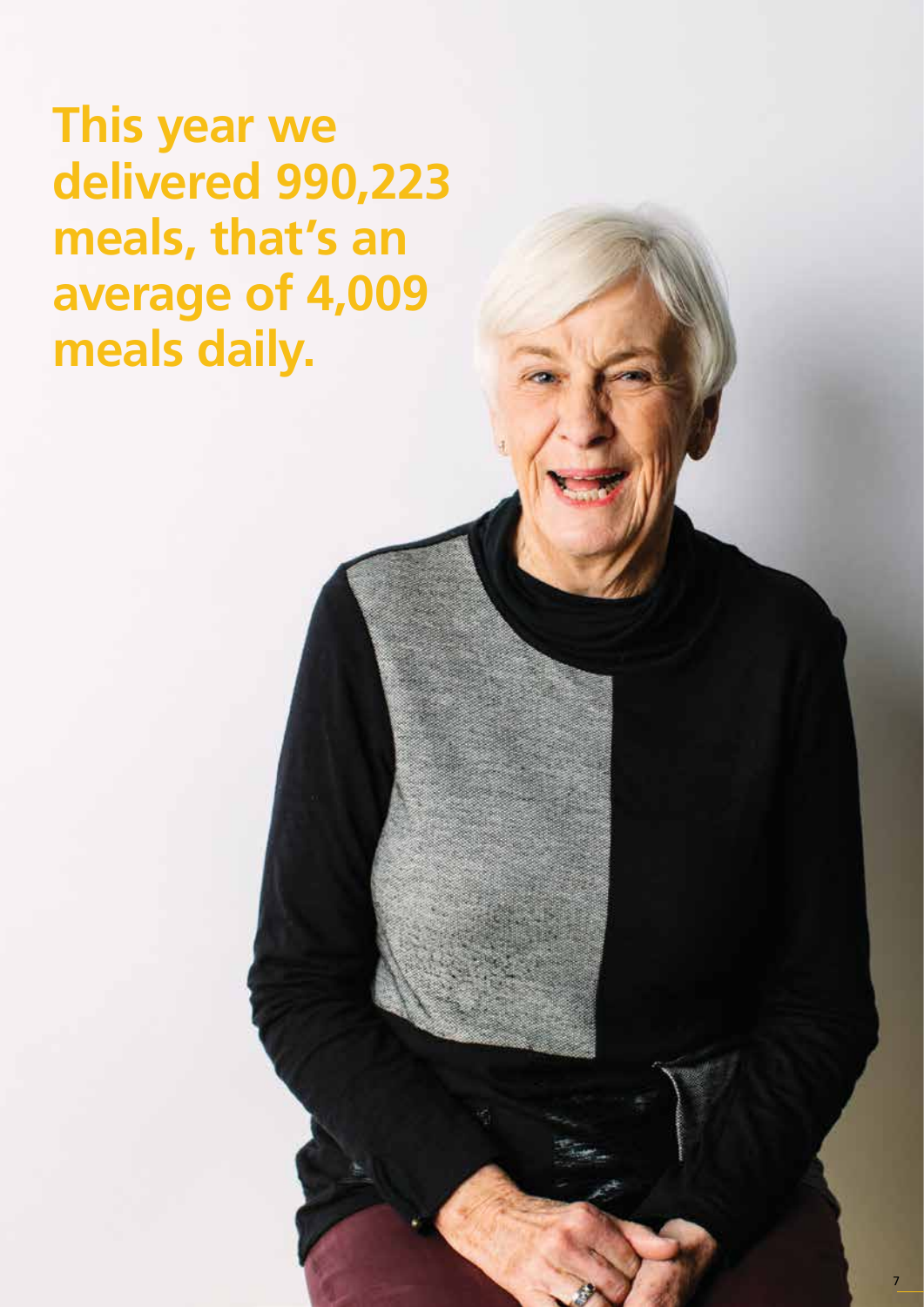# **A message from the CEO**



**Sharyn Broer** CEO Meals on Wheels (SA) Inc.

Meals on Wheels SA continues to work towards our vision of well-nourished and independent communities. During 2017-18 our core activity remained the provision of a three-course hot or frozen meal, delivered at lunchtime from Monday to Friday. Every meal delivery provided an opportunity to brighten our customers' day and provide peace of mind to their families. Our dedicated volunteers take the time to say hello and make sure our recipients are okay, because we know that a hearty meal warms the tummy, but a simple chat can warm the soul.

In total, 990,223 meals were delivered through the year, averaging 4,009 per day. This was the lowest level of service use in around thirty years and was 4.6% below the previous year, with one less serving day this year.

We received 4,631 requests for services, 4.3% fewer than the previous year. This continued decline in referrals is the main contributor to the reduced number of meals delivered.

Meals on Wheels SA seeks to enable wellnourished and independent communities through providing services that address nutrition, well-being and social connection. At a time when there are growing numbers of older people living in the community, logic suggests that demand for our services would grow, not shrink. The shift in service use has many causes.

Firstly, it reflects the impact of the My Aged Care gateway on access to services for those seeking assistance through the Commonwealth Home Support Programme. While the proportion of referrals received from My Aged Care is growing at around 5% per annum, an unknown number of potential customers are directed elsewhere or deemed ineligible.

Secondly, our research has revealed that some prospective customers no longer consider Meals on Wheels suitable for their individual needs or are confused about whether they 'qualify' to receive our support. Our refreshed marketing material

addresses these concerns and we strive to create services that are more flexible.

Thirdly, while our population is ageing, people are experiencing better health and independence as they age. To increase our impact, we are keen to introduce services for people who might describe themselves as "wellderly". There is ample research to support the benefits of eating well at any age. We are exploring opportunities to create a direct sales and delivery channel for the provision of convenient and affordable meals for people of all ages. Any proceeds from these sales will be used to offset the costs of our charitable services.

In contrast to the decline in meal deliveries there was a 1.3% increase in the average number of unique customers each fortnight, at 5,378. This means that once people started receiving services they continued for a slightly longer period. More regular customers and a lower number of meal deliveries illustrate customers' tendency to receive fewer meal deliveries each week, often taking the opportunity to enjoy a social meal in community settings on at least one day of the week.

More than 80% of our customers are aged over 75 years, with a third aged over 85 years. Around one-third of customers use our services for up to 4 months, often while recovering from a health setback. Another third receive meals for 4 to 12 months while recuperating or awaiting higher levels of care. The remaining third receive meals for more than a year at a time to support their continued health and independence.

Of note, the use of our services by people who receive a Home Care Package has doubled again over the past year. We also commenced delivering services through the National Disability Insurance Scheme in January 2018.

The Association relies on a predominantly voluntary workforce, who deliver every meal and prepare half of them in Meals on Wheels SA's owned or leased kitchens. At 30 June 2018, there were 7,219 active registered volunteers, supported by 46 full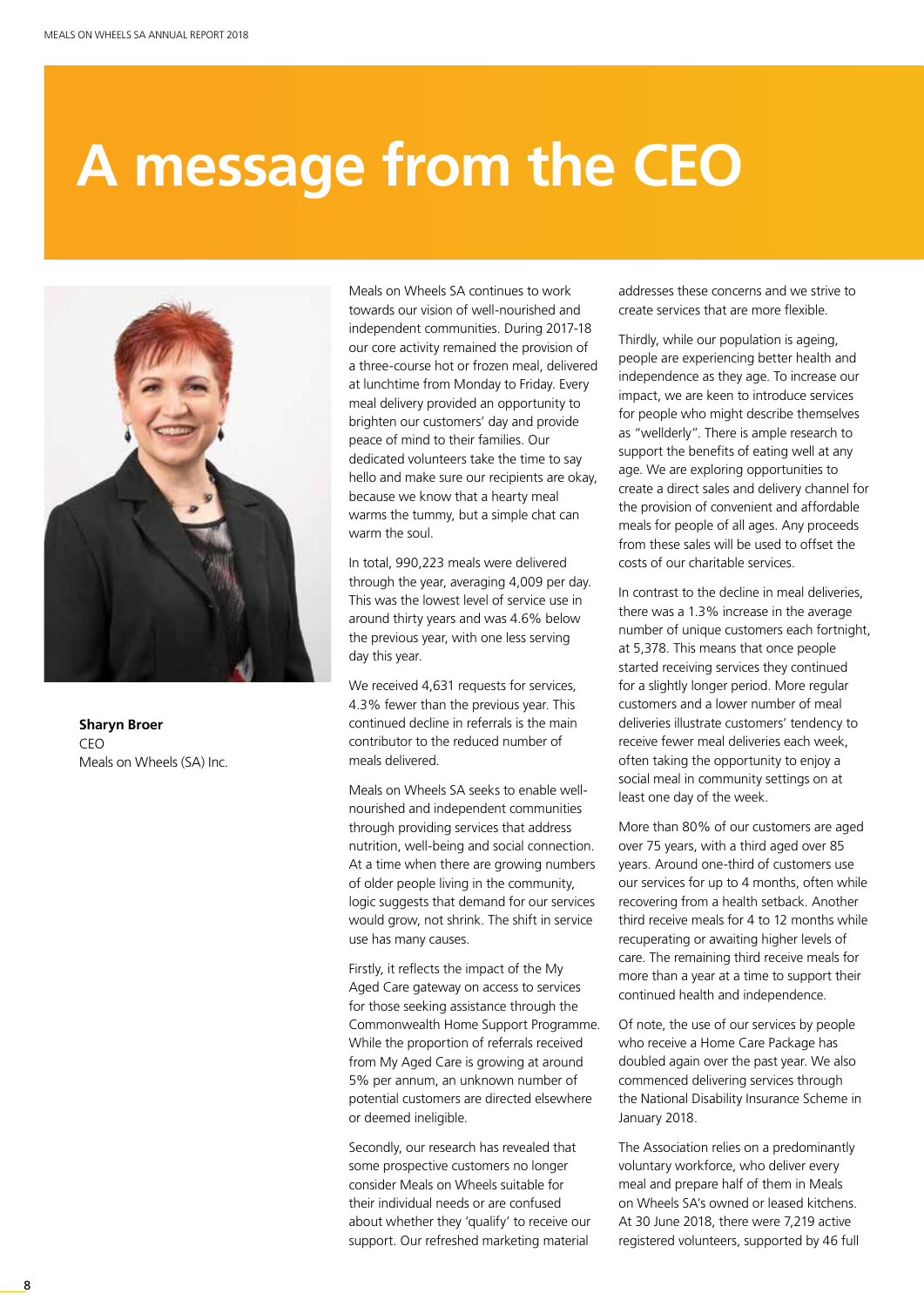During 2017-18 our core activity remained the provision of a three-course hot or frozen meal,<br>delivered at lunchtime from Monday to Friday. Every meal delivery provided an opportunity t<br>brighten our customers' day and prov **delivered at lunchtime from Monday to Friday. Every meal delivery provided an opportunity to brighten our customers' day and provide peace of mind to their families.**

> time equivalent employees, compared to 7,574 volunteers and 43 employees at the same time last year.

Active retirees remain the backbone of our workforce, with 43% of volunteers aged 65 – 74 years and another 27% aged over 75 years. We tailored our marketing for new volunteers during the year, using radio, social media and direct mail campaigns in addition to television advertising.

While enquiries from prospective new volunteers remain strong, we anticipate further decrease in volunteer numbers as the current cohort ages and retires. New sources of volunteers include the corporate and tertiary education sectors, along with Centrelink. There will continue to be a corresponding though small increase in the number of workers providing direct services to and within branches as Branch Coordinators and Branch Support Officers.

At 30 June 2018, there were 80 branches operating across South Australia, compared to 86 the previous year. Though the number of branches has reduced, no community has lost access to its Meals on Wheels service.

We created one new branch, at Beachport, in response to community need. Services commenced on 29 January 2018, with twelve initial customers. Frozen meals are supplied from the Kent Town production kitchen and heated locally prior to delivery.

The Association continued to create operating efficiencies through consolidation of branches. We have focused on reducing the number of kitchens operating in the metropolitan area, particularly those producing small numbers of meals each day.

The Payneham branch closed at the end of October 2017, with customer services shared between the neighbouring Campbelltown and Norwood branches. The small Port MacDonnell branch closed in December 2017, becoming an outreach service of the Mount Gambier branch, while in June 2018 the Osborne branch merged with Port Adelaide to become the Port Adelaide-Osborne branch. This enabled

decommissioning of three kitchens, with corresponding savings to future operating and capital expenditure. Though our volunteers could see the pragmatism of these kitchen closures in light of declining service usage, they were understandably saddened by the loss of their local team and place.

Some branches that receive meals from the same source also merged administratively during the year. The Goolwa branch merged with the Victor Harbor branch, whose kitchen has prepared meals for the Goolwa community since 1994. The Wallaroo and Kadina branches have meals supplied from the Moonta kitchen since 2016 and in January 2018 merged with Moonta branch to become the Copper Triangle branch.

The Eudunda and Kapunda branches also merged for administrative purposes, when the Eudunda community was unable to fill committee positions. The respective local hospitals continue to supply meals for each town.

We appreciate the efforts of volunteers and staff to ensure the smooth transition of services throughout the consolidation of branches.

During the year we partnered with the City of Playford to explore the potential relocation of the Playford branch to a social enterprise hub in Munno Para. Ultimately, the option was not advantageous to Meals on Wheels SA, though we remain interested in investigating new partnership models that would strengthen the sustainability of branches and create additional value for local communities.

There was continued investment in the repairs, maintenance and replacement of buildings, plant and equipment. Of particular note, the Modbury branch kitchen underwent substantial refurbishment to ensure that volunteers can safely and efficiently manage daily operations as demand for services grows. This project was funded by a \$250,000 bequest to the branch from the estate of Mrs Elsie Chandler.

Nearly 200 volunteers participated in five Regional Workshops held in May and June 2018. Topics reflected on the relevance and future of Meals on Wheels SA at the present organisation lifecycle stage, and explored ideas around individual and organisational resilience and wellbeing. The Better Practice Project sessions introducing the PERMA model for wellbeing were particularly well received.

At Meals on Wheels SA, we aim for all of our workers to go home as fit and healthy as when they arrived. In 2017-18 we recorded 110 incidents, compared with 122 last year. One-third of these incidents did not result in an injury, and related almost entirely to low-velocity vehicle accidents, particularly while reversing. Of the recorded injuries, 89% were minor in nature while 11% required medical attention. Paid workers recorded two major lost time injuries. We implemented a standardised instruction program for volunteers handling knives and kitchen equipment, with a consequent reduction in the number of minor cuts, burns and scalds. The Work Health and Safety Committee has also developed guidelines for the design of delivery runs to assist in reducing the risks for our volunteer drivers.

External safety audits completed in November 2017 showed a marked improvement in compliance against the organisation's documented Work Health and Safety system. We have taken additional action to improve compliance with safety signs, chemical management, motor vehicles, incident and risk management, first aid and asbestos management.

Business process and system improvement initiatives continued throughout the year. Our focus is on reducing the administrative burden on branch volunteers, increasing the accuracy and timeliness of information used for operational and strategic decision making, and ensuring that we meet the reporting obligations of our various funding agreements.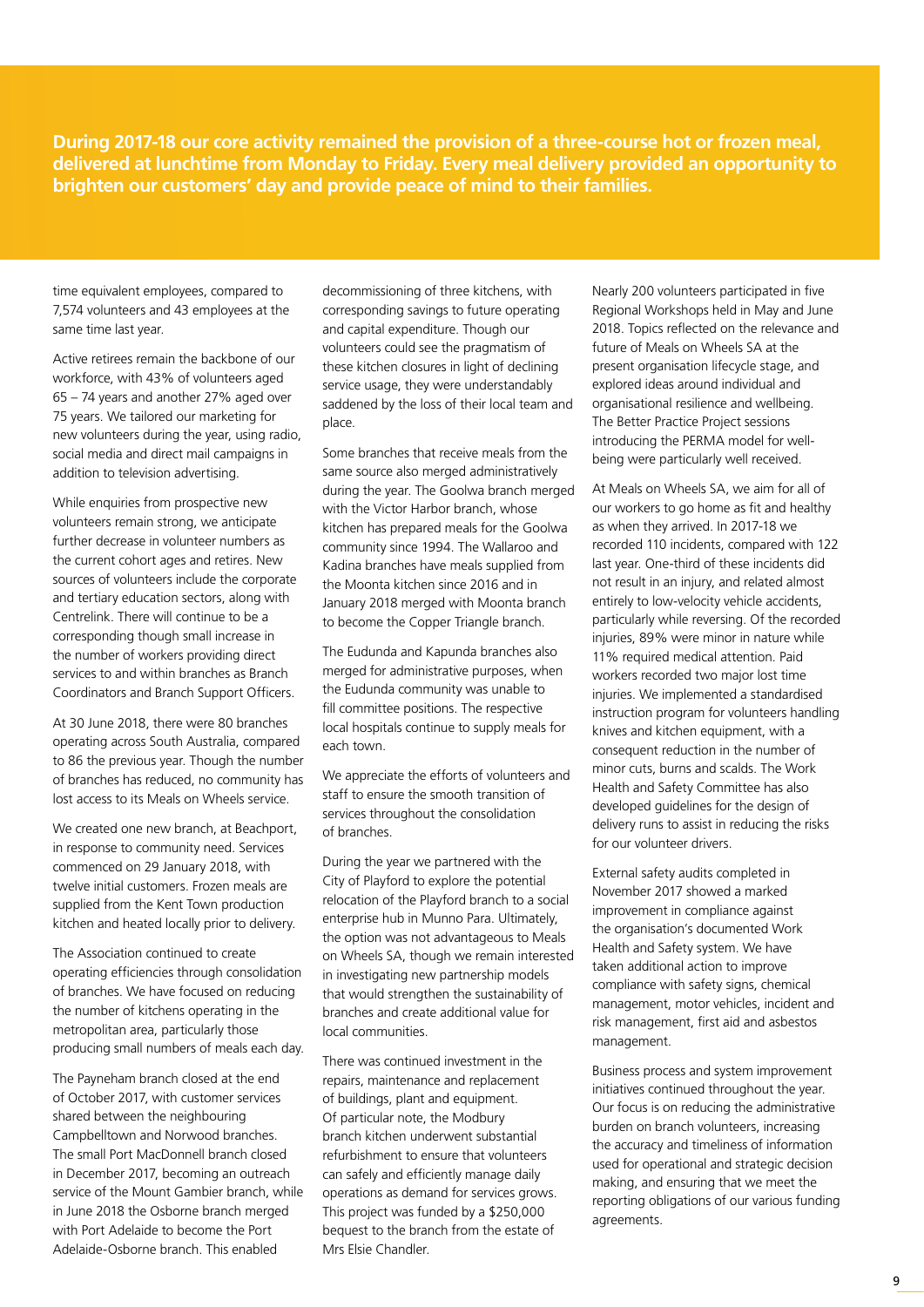Several branches have participated in trials aimed at streamlining the organisation's internal financial processes. This project aims to reduce duplication and the amount of time required for volunteers to process invoices, make payments, issue receipts and reconcile bank accounts, along with improving the timeliness and ease of financial reporting. We will continue to work with branch Treasurers as the project continues.

The increasing diversification of government funding programs and their respective reporting requirements has necessitated further changes to our Client Management System and particularly to the Direct Debit Module that processes customer payments on behalf of branches. The progressive transition of branches to the updated Client Management System provides minor procedural benefits for branch volunteers and significant organisational benefits in accurately recording meals delivered and charging them to the right payer at the correct price point. It will automate procedures for some customer groups that currently require considerable staff time and effort. The revised system is also capable of managing greater tailoring of services to customers, such as paying for one or two courses, rather than the current default of three.

I am proud to lead a team of committed and capable staff. We have made some minor adjustments to our organisational structure, particularly at our Kent Town production kitchen, to set the foundations for future growth and ensure improved services to branches.

Long-serving Executive Chef Marco Staltari departed Meals on Wheels SA during the year. We are delighted to have recruited an exceptional and experienced Executive Chef, Tze Khaw, to lead our production kitchen team. We also created a Cook-Chill Logistics and Administrative Coordinator role, which has been ably filled by former South East Regional Branch Support Officer Peter Davis. We were fortunate to recruit Lisa Fewins as Peter's replacement in the South East.

We now have three part-time Branch Coordinators operating in our busiest branches with provision for creation of more of these hands-on positions in the coming year.

We have also created another Regional Branch Support Officer position to support branches on the Yorke Peninsula and upper north.

Peter Neal resigned as Executive Manager, Brand and People Engagement in August 2017. This position was reviewed and, rather than recruiting another manager, its responsibilities were devolved to the Executive Manager, Corporate Services, David Smith. David oversees the functions of the role which are undertaken jointly by Corporate Services staff and key external partners. Our Chief Financial Officer, marketing and public relations management are currently outsourced to consultancy partners.

The 50 millionth meal milestone provided an important opportunity for Meals on Wheels SA to take stock of our future needs and reflect on the changing face of the service and our customers. We have focused our attention on opportunities to maintain relevance and create growth through innovation and more diverse revenue streams. To support this strategic objective, we have created a short-term Innovation Projects Manager role and have invested in a six-month innovation accelerator program that will run in 2018-19. Our continued involvement in SA Leaders and the Thinkers in Residence Social Capital Residency underpins our innovation agenda.

I admire and appreciate the fabulous work of our Board and staff, and the dedicated efforts of our volunteers continually inspire me, as we work together for the benefit of thousands of South Australians. Meals on Wheels SA has some exciting opportunities on the horizon and I look forward to playing my part in delivering the next 50 million meals.

# **Number of Clients Referred for Meal Services**



# **Average Number of Active Clients Per Month**



#### **Average Meals Per Day**



#### **Volunteer Enquiries Per Year**

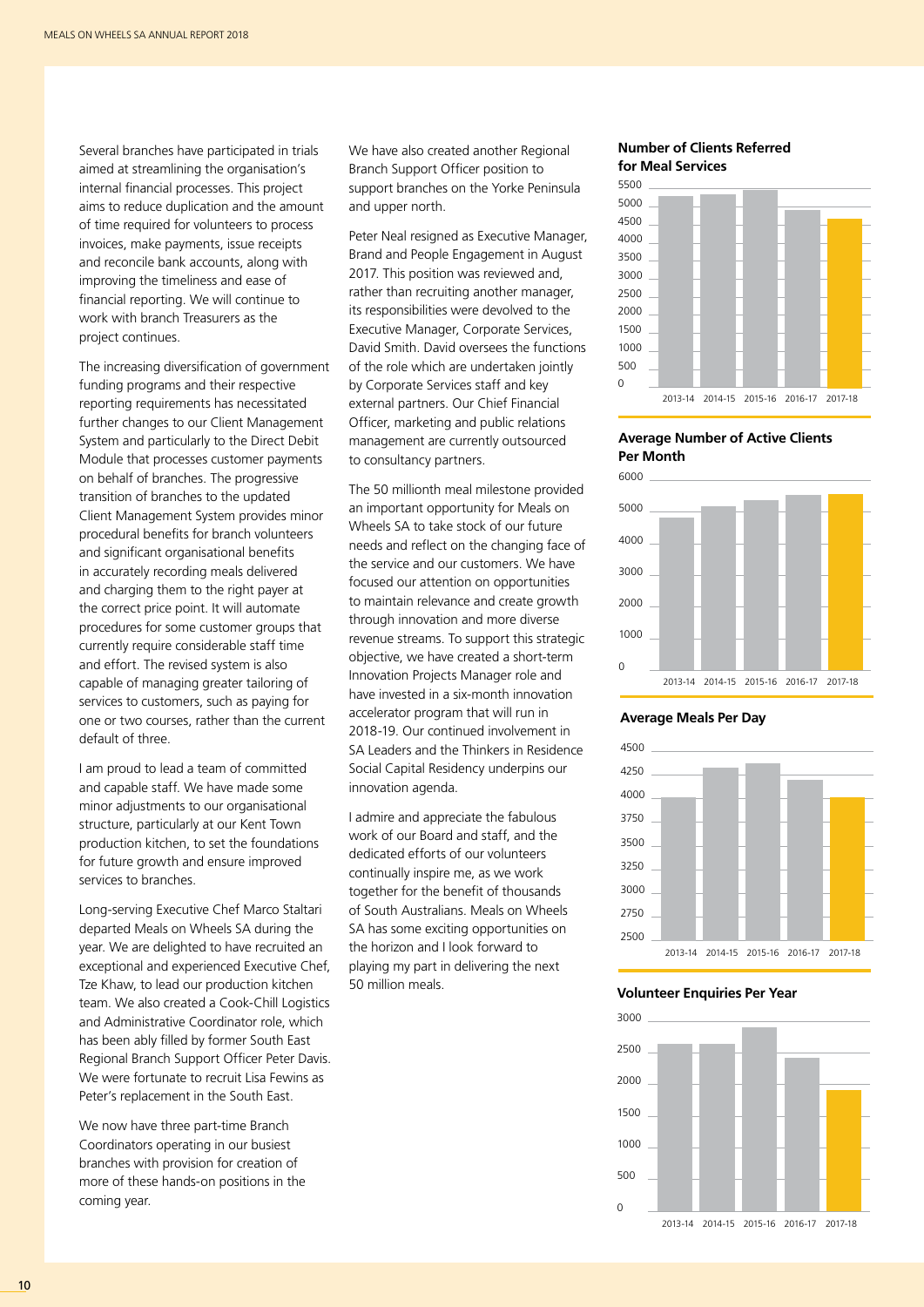# **Honorary Treasurer's Report**



**Kevin Reid** Honorary Treasurer Meals on Wheels (SA) Inc.

I am pleased to deliver my first report since being appointed Honorary Treasurer in late 2017. I would like to pay tribute to my predecessor, Mr. John Hill, for his significant contribution to the Association over a period of 13 years. I would also like to acknowledge and compliment the work of our Branch Treasurers, finance team, Accountant and consultant Chief Financial Officer whose diligent efforts throughout the year produce high-quality management reporting as well as the annual financial statements of the Association. And finally, I would like to recognise the members of the Finance, Audit and Risk Management committee whose contribution is essential to the financial wellbeing of our Association.

At the end of 2017-18, Meals on Wheels SA remained in a solid financial position. A modest surplus of \$199,424 was recorded, before investment income of \$1.36 million.

Meal production and delivery remained our primary activity. In total, 990,223 meals were delivered through the year, averaging 4,009 per day. Activity levels were 4.6% below the previous year and lower than experienced in more than thirty years. This reduction in service use stems from the trend for customers to receive fewer meal deliveries and a further 4.3% reduction in the number of people seeking to use our service. The Board and management are focussed on strategies to arrest and reverse this trend.

The Board is aware of the correlation between rising prices for our customers and reduced usage of our service. Continued under-funding by Commonwealth and State Governments necessitated a further 50 cents per meal price rise to most customers in October 2017. While the Commonwealth injected an additional \$8 million in meal service funding nationally during the financial year, Meals on Wheels (SA) Inc. was deemed ineligible for a funding increase due to an inconsistency in the structure of our existing funding agreement when compared to other meal service providers. We vigorously disputed this decision throughout 2017- 18 and, though no additional funding was granted in 2017-18, we successfully negotiated a \$1.075 million increase per annum for existing activity levels in a new agreement that will run from 1 July 2018 to 30 June 2020. This will forestall steep price hikes for at least 80% of our customers over the next two years and allow us to invest in branch services as well as support our strategy to improve the volume of meal sales.

Operating revenue increased by only 0.8% due to the slightly lower volume of meal sales and very modest indexation of around 1.25% on our recurrent government grants. The provision of meals to Home Care Package recipients doubled during the year, providing additional income as these services are provided on a full cost recovery basis.

The operating deficit from meal service provision was \$190,511, an improvement of more than \$300,000 on the previous year. The cost of purchasing ingredients, packaging and meals from other suppliers reduced by 5% due to a reduction in meal volumes combined with diligent contract management, menu planning and ordering practices. Cleaning costs reduced by 11% following the standardisation of cleaning schedules across branch kitchens. Employee benefits costs, which include wages, vehicle allowances and superannuation, increased by only 2%, assisted by vacant positions. One Executive Manager position was not filled after it became vacant, with some activities outsourced to consultants creating an increase in office expenses. A range of lower cost marketing initiatives were implemented during the year, creating a 30% saving on marketing and public relations expenditure.

Our cash and financial assets grew by 5.2% to a value of \$27.1 million and total equity increased by 3.2% to \$36.25 million. We accumulate financial assets in order to provide for future capital requirements. In August 2017, the Board approved the acquisition and development of a property to house a replacement production kitchen and co-located corporate offices. At that time, as a conscious hedge against share market volatility, funds to cover the estimated commitments were drawn down from managed investments and placed in term deposits. In late June 2018, an offer was made on a suitable property and it is anticipated that the purchase will be completed and construction commenced during 2018-19. This is an exciting project for our Association and will require the Board and management to exercise judicious financial management during 2018-19.

In summary, the Association is in a solid financial position and has access to funds to further develop the quality of the service we provide to the community in South Australia.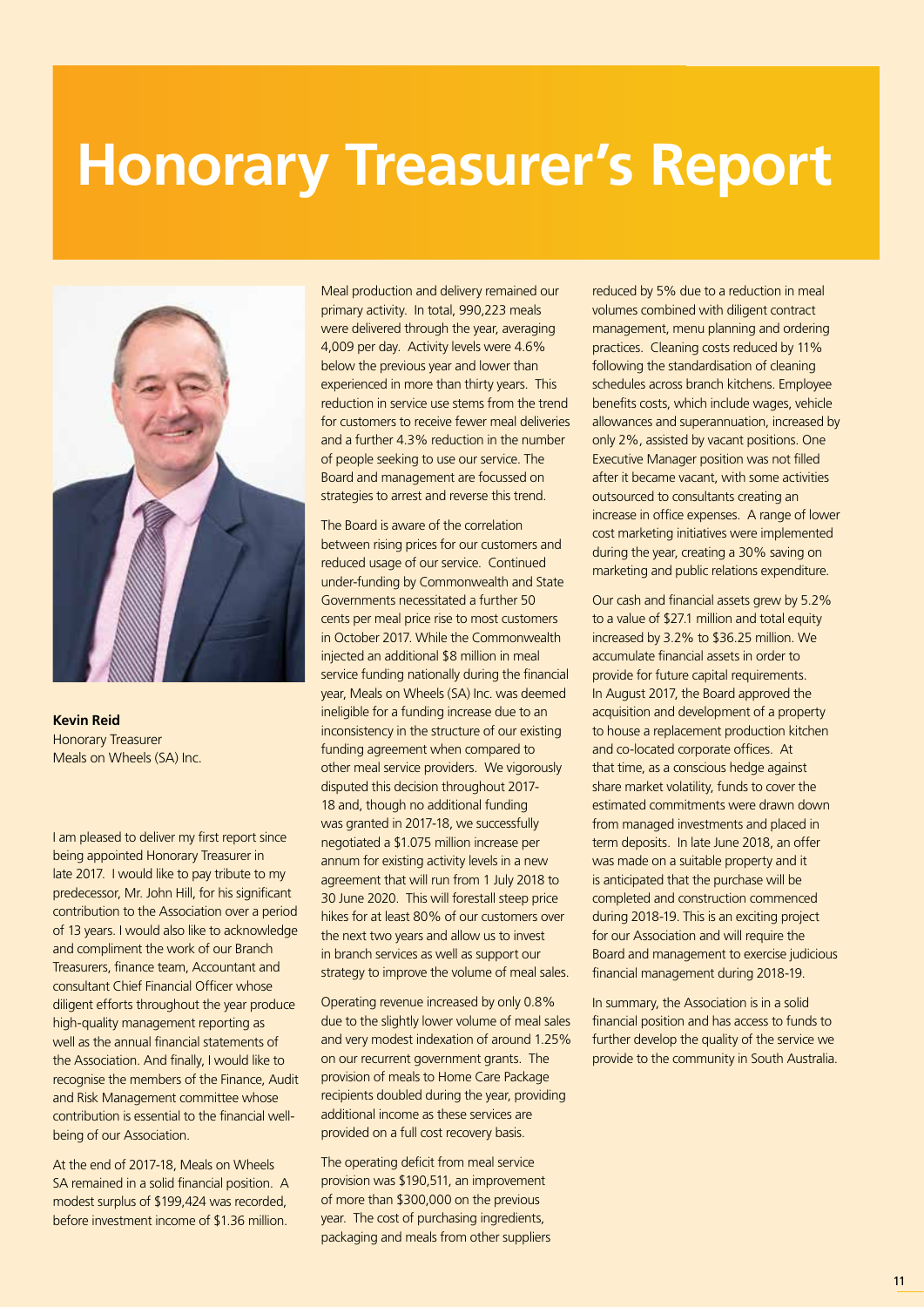# **Volunteer Service Awards**

## **45 YEARS**

Joan (Beryl) Lindner, *Barossa Valley* Gwenda Reimann, *Barossa Valley* Margaret Lang, *Burnside* June Wray, *Campbelltown* Doris Crain, *Christies Beach* Nell Shane, *Jamestown* Mavis Frost, *Kadina* Norma Martin, *Northfield* John Clota, *Port Adelaide* Charles "Ray" Holt, *Port Adelaide* Le Fevre Lions Club, *Port Adelaide* Florence (May) Wilson, *Port Adelaide* Roma Rayner, *Wallaroo*

# **40 YEARS**

Muriel Moulds, *Ardrossan* Colleen Howard, *Balaklava* Joy Hack, *Campbelltown* Heather McAuley, *Edwardstown* Carlene Wauchope, *Edwardstown* Pam Kleinig, *Eudunda* Betty Pfitzner, *Eudunda* Jeannette Y Garner, *Hindmarsh* Stephanie Smith, *Modbury* Glenice Bourne, *Naracoorte* Helen Sampson, *Victor Harbor*

# **35 YEARS**

Barbara "Elizabeth" Launer, *Clare* Elaine "Wendy" Hornhardt, *Cowell* Barbara Russell, *Crystal Brook* Carmel Sheehan, *Cummins* Pat Obst, *Eudunda* Blanche Russ, *Gilbert Valley* Kay Daley, *Jamestown* Julie Holmes, *Jamestown* Joan Dayman, *Kadina* Shylie Koch, *Kadina* Janet Mill, *Kadina* Jennifer Loveridge, *Laura and Districts* Norma Reddie, *Mount Gambier* Jenny Hannaford, *Murray Bridge* Kaye Roberts, *Naracoorte* Beth Sandland, *Peterborough* John Ulseth, *Port Adelaide* Josephine Van Roekel, *Port Pirie* Coralie (Fay) Ballantyne, *Stansbury* Ronda Oppatt, *Strathalbyn*

# **30 YEARS**

Josie Baily, *Burnside* Pamela Berry, *Burnside* Carla Baer, *Campbelltown* Mary Walraven, *Crystal Brook* Marlene O'Sullivan, *Edwardstown* Elaine Schutz, *Eudunda* Pat Bruce, *Gilbert Valley* Bev Hannaford, *Gilbert Valley* Julie Przibilla, *Gilbert Valley* Margaret Jones, *Glenelg* Heather Beck, *McLaren Vale* Heather Carthew, *Millicent* Carmel Chapman, *Millicent* Annette Sneath, *Millicent* Pauline Daly, *Mitcham* Bernice Pollard, *Moonta* Beverley Moxham, *Morgan* Pat Newlands, *Mount Barker* Gillian Altorf, *Mount Gambier* Dianne Wighton, *Mount Gambier* Reg Emes, *Murray Bridge* Sandra Walding, *Murray Bridge* Judy Brice, *Onkaparinga Valley* Desma Jamieson, *Port Broughton* Gaynor Armour, *Port Pirie* Elizabeth (Mary) Francis, *Quorn* Pat Wright, *Quorn* Glenyce Ronan, *Stirling* Patricia "Kay" Brazzalotto, *Strathalbyn* Nell Williams, *West Torrens*

### **25 YEARS**

Heather Maxwell, *Balaklava* Trish Cain, *Blackwood* Gillian Daebler, *Blackwood* Marlene Davenport, *Blackwood* John Jackson, *Blackwood* Jeanette Kilgour, *Blackwood* Chris Newton, *Blackwood* Christine Regan, *Blackwood* Phyl Whiteway, *Blackwood* Jeanne Conigrave, *Brighton* Nola Elson, *Brighton* Rocco Spinella, *Brighton* Susan Hunt, *Burnside* Susan Perks, *Burnside* Trevers Lang, *Burnside* Mary "Maureen" Duke, *Clare* Gillian McKenzie, *Crystal Brook* Lois Crisp, *Glenelg*

Jo Creed, *Goolwa* Mavis Long, *Goolwa* Lucy Bassi-Wade, *Happy Valley* Faye Ross, *Happy Valley* Brian Clarke, *Henley and Grange* Jenny Young, *Jamestown* Charmain "Anne" Briggs, *Kadina* Dawn Bruce, *Kadina* Josphine (Josie) Daniel, *Kadina* Wendy Venning, *Kadina* Florence Barnett, *Kapunda* Geoff Gobbett, *Mannum* Pamela Fennell, *Millicent* Marie "Josette" Krieg, *Mitcham* Roger Humphris, *Modbury* Gloria Humphris, *Modbury* Kath Bradshaw, *Murray Bridge* Barbara Krieg, *Norwood* William (Bill) Edmonds, *Port Adelaide* Judy Fergusson, *Port Pirie* Doris (Doss) Mayes, *Port Pirie* Lorraine Pumpa, *Quorn* Marie Pearce, *Renmark* Suszanne Gates, *Snowtown* Raelene Ellis, *Tailem Bend* Pamela Duncan, *Two Wells* Judi Frost, *Two Wells* Yvonne Elliott, *Victor Harbor* Kerry Kroehn, *Waikerie* Deidre Denny, *Warradale* Margaret Forster, *Warradale* Lorraine Hine, *Warradale* Beryl Redhead, *Warradale* Pamela Rippin, *Warradale* Gerda Schreuder, *Warradale* Sarah "Sadie" McManus, *Whyalla* Caryl Oberthur, *Whyalla* Jenny Smith, *Whyalla*

# **20 YEARS**

Irene Greig, *Ardrossan* Lawrence Greig, *Ardrossan* Margaret March, *Balaklava* Ann Auld, *Barossa Valley* Colin Brine, *Barossa Valley* Jeanette Collier, *Berri* Jenny Lyons, *Berri* Josie Reichstein, *Booleroo Centre* Judi James, *Brighton* Ethel "Mary" Lynch, *Brighton* Frances Symonds, *Brighton*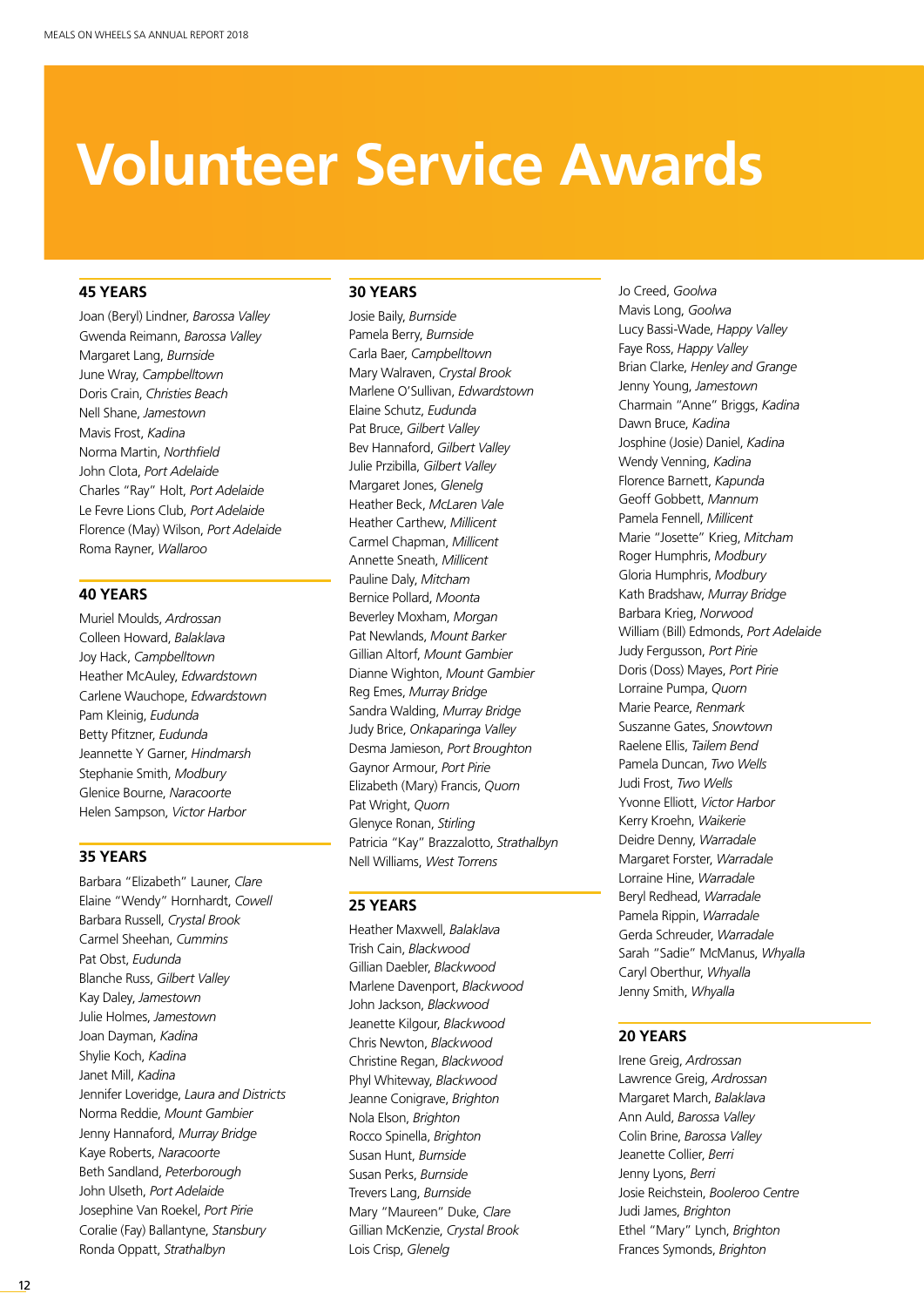**Meals on Wheels would like to acknowledge and thank our volunteers for their<br>generosity of spirit and wonderful efforts in delivering more than just a meal generosity of spirit and wonderful efforts in delivering more than just a meal**

> John Symonds, *Brighton* Rosalie Tamblyn, *Brighton* John Chinnery, *Burnside* Brian Fisher, *Burnside* Margaret McRitchie, *Burnside* Sally Noble, *Campbelltown* Priscilla Jacquier, *Charles Sturt* Neville Smallacombe, *Christies Beach* Yvonne Tohl, *Clare* Pauline McLeod, *Crystal Brook* Ronda Glover, *Cummins* Cynthia Mahoney, *Cummins* Maria Costanzo, *Edwardstown* Andrew Kleinig, *Edwardstown* Gay Martin, *Edwardstown* Maxine Chenoweth, *Gawler* Carolyn Evans, *Gilbert Valley* Kath Lock, *Gilbert Valley* Phil Jones, *Hamley Bridge* Norman Jones, *Happy Valley* Kaye Todoric, *Happy Valley* Dorothy "Fay" Bampton, *Henley and Grange* Janice James, *Henley and Grange* James Wallace, *Henley and Grange* Autumn Warnest, *Jamestown* Mary "Pauline" Woods, *Kadina* Wendy Clogg, *Laura and Districts* Raelene Crawford, *Laura and Districts* Gwenda Tucker, *Minlaton* Ray Builis, *Modbury* Chloe Byrne, *Modbury* Kathryn "Jenny" Coates, *Mount Barker* Helen Gilmour, *Mount Barker* Carolyn Perry, *Mount Gambier* Chris Bown, *Murray Bridge* Joy Schulz, *Murray Bridge* Jillian Bedworth, *Naracoorte* Vi Copeland, *Onkaparinga Valley* Maureen Juers, *Onkaparinga Valley* Vicki Silvestri, *Onkaparinga Valley* Lois Kay, *Osborne* David Stock, *Payneham* Stuart Bannigan, *Playford* June Farmer, *Port Adelaide* Raelene Foote, *Port Adelaide* Trevor White, *Port Augusta* Graham Wade, *Port Pirie* Pat Naismith, *Prospect* Sue Purtle, *Prospect* Jannine Hittmann, *Quorn* Carmel Reid, *Quorn* Grace Falland, *Renmark*

Pamela "Anne" Haynes, *Renmark* Rex South, *S.Y.Peninsula* Monica Brazzalotto, *Salisbury* Julie Clamp, *Stirling* Geoff Hales, *Tumby Bay* Graham Varney, *Wallaroo* Pamela Boulden, *Warradale* Beverley Brock, *Warradale* Fred Johnson, *Warradale* David Pope, *Warradale* Jan Boyce, *West Torrens* Margaret Brereton, *Whyalla* Margaret Higgins, *Whyalla* Joseph McManus, *Whyalla* Barry Thomas, *Whyalla* Gerald Boylan, *Wudinna* Margaret Campbell, *Yankalilla* Bronte Collins, *Yankalilla* Fran Lewis, *Yankalilla* Janet Hill, *Yankalilla*

# **15 YEARS**

Mavis Busson, *Aldinga* Janice Baeker, *Ardrossan* Gwenda Ferry, *Ardrossan* Brian Hicks, *Ardrossan* Jo May, *Balaklava* Kath Bell, *Barossa Valley* Rex Bell, *Barossa Valley* Tammy Falkenberg, *Barossa Valley* Michele Guyatt, *Barossa Valley* Robert Guyatt, *Barossa Valley* Judith Rosenzweig, *Barossa Valley* Tom Bickerton, *Blackwood* Jill Peters, *Blackwood* Graham Smalley, *Blackwood* Catherine Carey, *Booleroo Centre* John Carey, *Booleroo Centre* Lynette Jarvis, *Booleroo Centre* Donald Jarvis, *Booleroo Centre* Rosalind Koch, *Booleroo Centre* Robyn Major, *Booleroo Centre* David Carpenter, *Brighton* Christina "Ineke" Fenech, *Brighton* Rose Gerrand, *Brighton* Peta Laundy, *Brighton* Isabel "Vicky" Mills, *Brighton* Sue Potter, *Brighton* Carol Shaw, *Brighton* Howard Wood, *Brighton* Lyn Wood, *Brighton*

Janet Murray, *Burnside* Pauline Swift, *Burnside* Gria Bernhard, *Burra* Bev Fleming, *Burra* George "Mick" Mahar, *Ceduna* Marlene Rucioch, *Ceduna* Peter Franson, *Charles Sturt* Jeanette Bell, *Christies Beach* Ian Donhardt, *Christies Beach* Michelle Edwards, *Christies Beach* Val Francis, *Christies Beach* Jillian Halliday, *Christies Beach* Brenda Simmons, *Christies Beach* Karen Gill, *Clare* Shirley Nitschke, *Clare* Robert Klingberg, *Cowell* Rosalie Wildman, *Cowell* Cathy Kerin, *Crystal Brook* Betty Kupsch, *Crystal Brook* Russell Kupsch, *Crystal Brook* Geraldine Secker, *Cummins* James Secker, *Cummins* Julie Mathews, *Eudunda* Peter Burden, *Gawler* Willow "Dawn" Burden, *Gawler* Marilyn Maloney, *Gawler* Kevin Rundle, *Gawler* Julia Butler, *Gilbert Valley* Bev Hersey, *Glenelg* Michael Parsons, *Glenelg* Helen South, *Goolwa* Trevor Smith, *Hamley Bridge* Susan Bernik, *Happy Valley* Mary Carabott, *Henley and Grange* Rayleen Perry, *Henley and Grange* Dennis Stafford, *Henley and Grange* John Unsworth, *Henley and Grange* Deborah Roffe, *Hindmarsh* Sandra Gibb, *Jamestown* Ros Beech, *Kadina* Jenny Daniel, *Kadina* Bev Irrgang, *Kadina* Valmai "Jean" Schrapel, *Kapunda* Joylene Lange, *Laura and Districts* Carol Reichstein, *Laura and Districts* Judy Davies, *Maitland* Ros Edwards, *Maitland* Denice Karutz, *Maitland* Don Karutz, *Maitland* Jan Treloar, *Mannum* Elizabeth Hunt, *McLaren Vale* Dennis Potter, *McLaren Vale*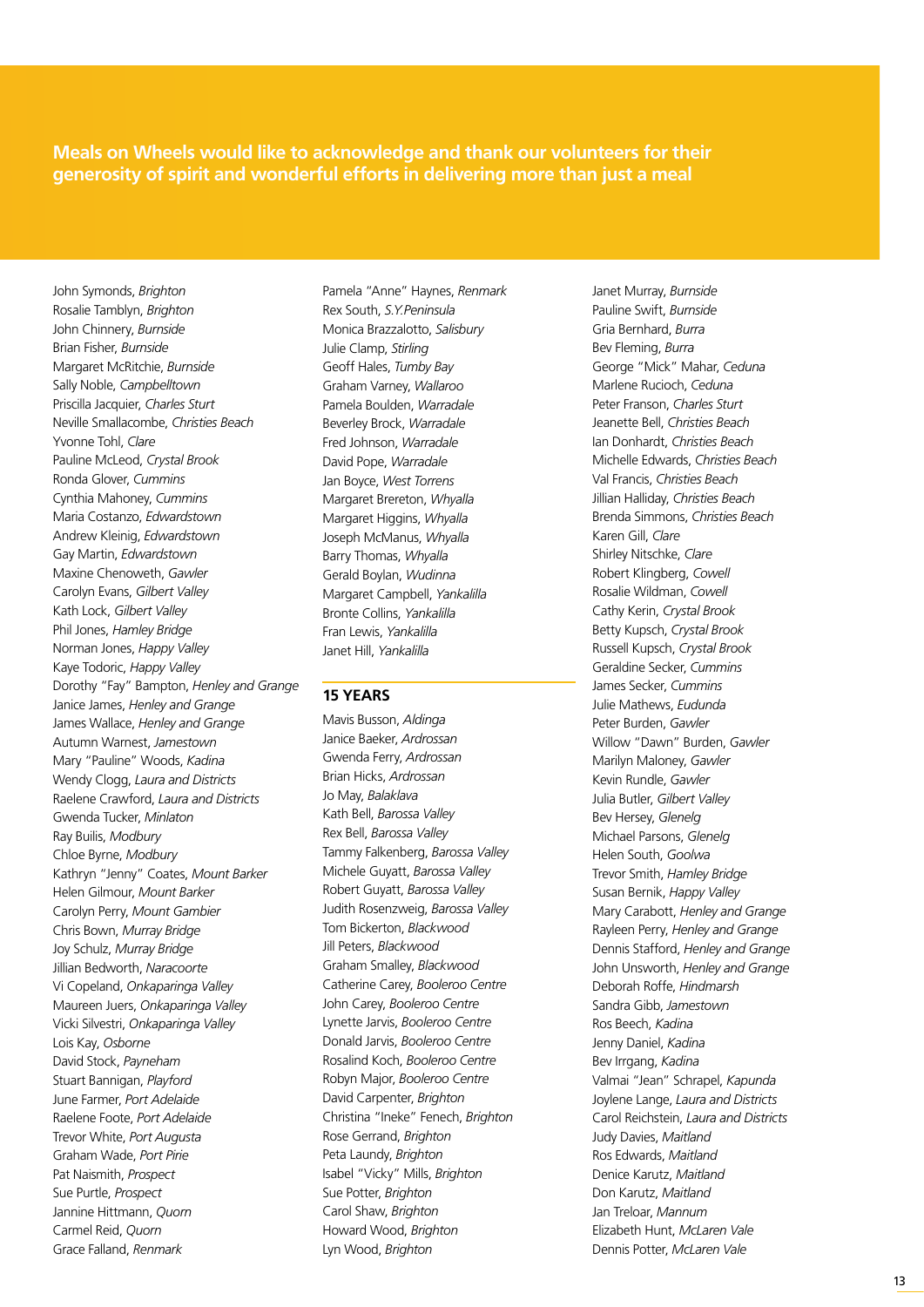# **Volunteer Service Awards (continued)**

Josie Varcoe, *Millicent* Robyn Winter, *Millicent* Susan Longbottom, *Minlaton* Ann Amey, *Mitcham* Phillip Cox, *Mitcham* Nigel Davidson, *Mitcham* Gemma Favretto, *Mitcham* Isobel Harry, *Mitcham* Charlie Kotkowich, *Mitcham* Frances Scobie, *Mitcham* Glenda Haines, *Modbury* Keryn Harper, *Modbury* Mara Danese, *Moonta* Jennifer Wehleit, *Moonta* Kaye Wurst, *Moonta* Joyleen Jachmann, *Morgan* John Randall, *Mount Barker* Frances (Grace) Allison, *Mount Gambier* Colleen Maney, *Mount Gambier* Marie Richards, *Mount Gambier* Henry "Jim" Williams, *Mount Gambier* Coralie Bryan, *Murray Bridge* Glenys Cocks, *Murray Bridge* Herbert "Bill" Dunthorne, *Murray Bridge* Marleen Dunthorne, *Murray Bridge* Maureen Kennett, *Murray Bridge* Yolette Koch, *Murray Bridge* Cheryl Milich, *Murray Bridge* Rodney "Lee" Morris, *Murray Bridge* Allen "Greg" Thomas, *Murray Bridge* Rosemary Murtagh, *Naracoorte* Barbara Biermann, *Northfield*

Les Ruge, *Northfield* Heather Watt, *Northfield* Judy Golding, *Norwood* Helen Hackett, *Onkaparinga Valley* Laurel Milner-Schlinke, *Onkaparinga Valley* Yvette Scott, *Onkaparinga Valley* Barbara Wingrove, *Onkaparinga Valley* Charles Bridgland, *Osborne* Debra Campbell, *Osborne* Desmond Foehring, *Osborne* Beverley Gray, *Osborne* Carmel Kitschke, *Payneham* Robert Rudolph, *Payneham* Robyn Potter, *Playford* Margaret George, *Port Adelaide* Tricia Settre, *Port Adelaide* Lesley Hendrickson, *Port Augusta* Pamela Mary Morgan, *Port Augusta* Lee-Ann Shinnick, *Port Augusta* Geoff Voigt, *Port Augusta* Angela Hern, *Port Pirie* Don Kranz, *Port Pirie* Josie Holmes, *Prospect* Cathy Edmonds, *Renmark* Donald Pearce, *Renmark* Ann Searle, *Renmark* Geoff Searle, *Renmark* Barry Braund, *S.Y.Peninsula* Maureen Braund, *S.Y.Peninsula* Pam Murdock, *S.Y.Peninsula* Linda Warren, *S.Y.Peninsula* Patrick Barry, *Salisbury*

Rhonda Freebairn, *Snowtown* Shirley Talbot, *Snowtown* Valerie Caldow, *Stansbury* John Stoddard, *Stirling* Richard Temple, *Stirling* Patricia (Lea) Westley, *Stirling* Sue Bates, *Strathalbyn* Peter Hocking, *Strathalbyn* Maxine Johnson, *Streaky Bay* Annette Cameron, *Tumby Bay* Wendy Springbett, *Tumby Bay* Valmai Webb, *Tumby Bay* Jillian Blight, *Victor Harbor* John Blight, *Victor Harbor* Ron Dean, *Victor Harbor* Kaye Knight, *Victor Harbor* Brenda Pomery, *Victor Harbor* Alicia (Carole) Savage, *Victor Harbor* Annette Wright, *Victor Harbor* Lynette Nitschke, *Waikerie* Chris Pickett, *Waikerie* Frances Pugsley, *Waikerie* Maralyn Elliss, *Wallaroo* Christine Keogh, *Warradale* Janice Stephen, *Warradale* Carol Gilmour, *West Torrens* Margaret Lea, *West Torrens* Pamela Smith, *West Torrens* Barry French, *Whyalla* Peter Slaven, *Whyalla* Peter Watts, *Whyalla* Jenny Watts, *Whyalla*

# **Volunteer Recognition**

**Congratulations on receiving these awards in recognition of your invaluable service.**

#### **Australia Day Council Citizen of the Year**

Colin Raison *Laura & Districts MoW* Elizabeth Sibley *Barossa Valley MoW* Julie Mathews *Eudunda MoW* Nerida (Libby) Edge *Yankalilla MoW* Ray Trenorden *Edwardstown MoW* Doug Morton *Port Augusta MoW*

**Australia Day Council Senior Citizen of the Year**

Jennifer Read *Campbelltown MoW*

**Queen's Birthday Awards** Janet Tiver OAM *Burra MoW*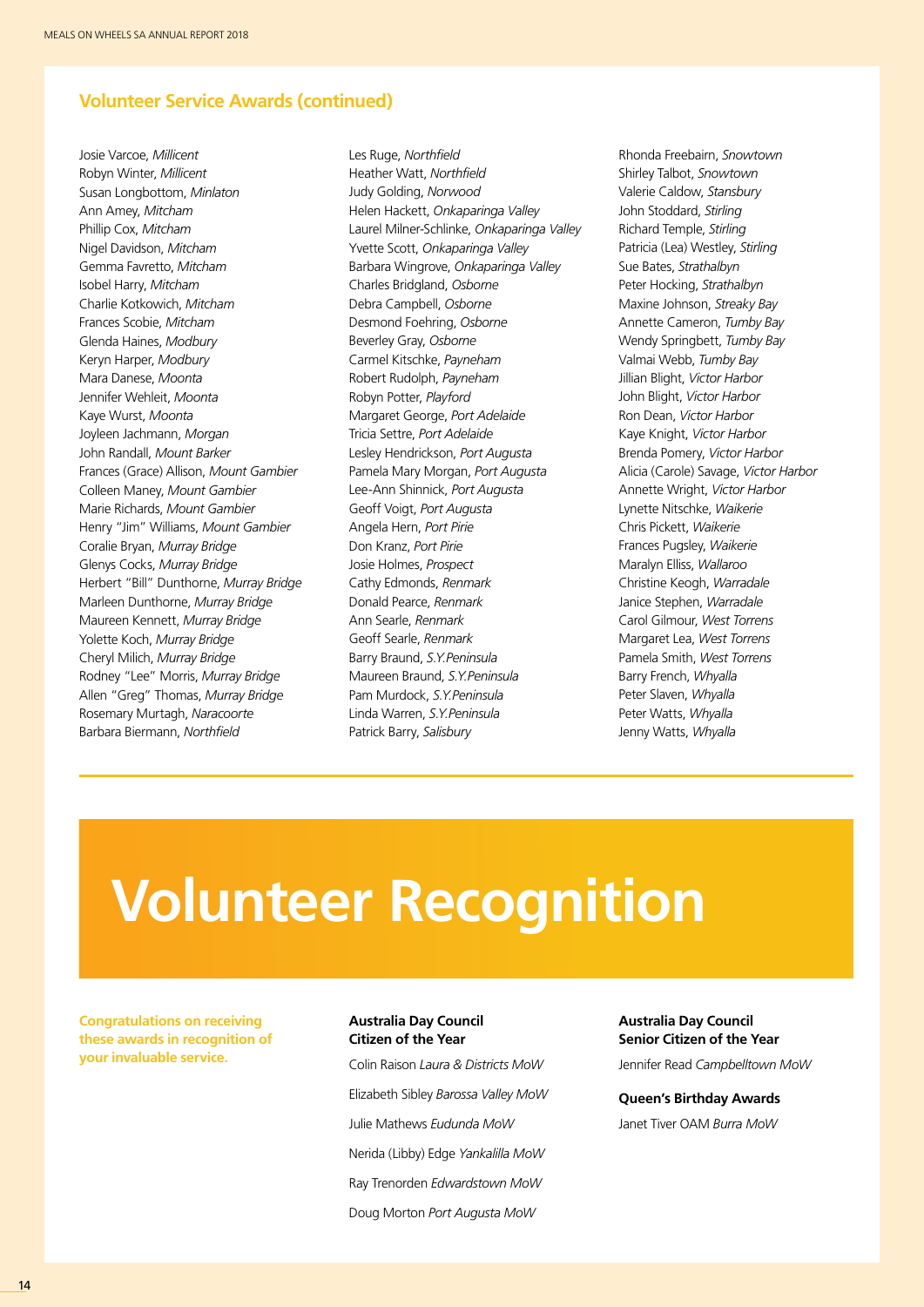**Our volunteers play a vital role in helping people maintain their independence.**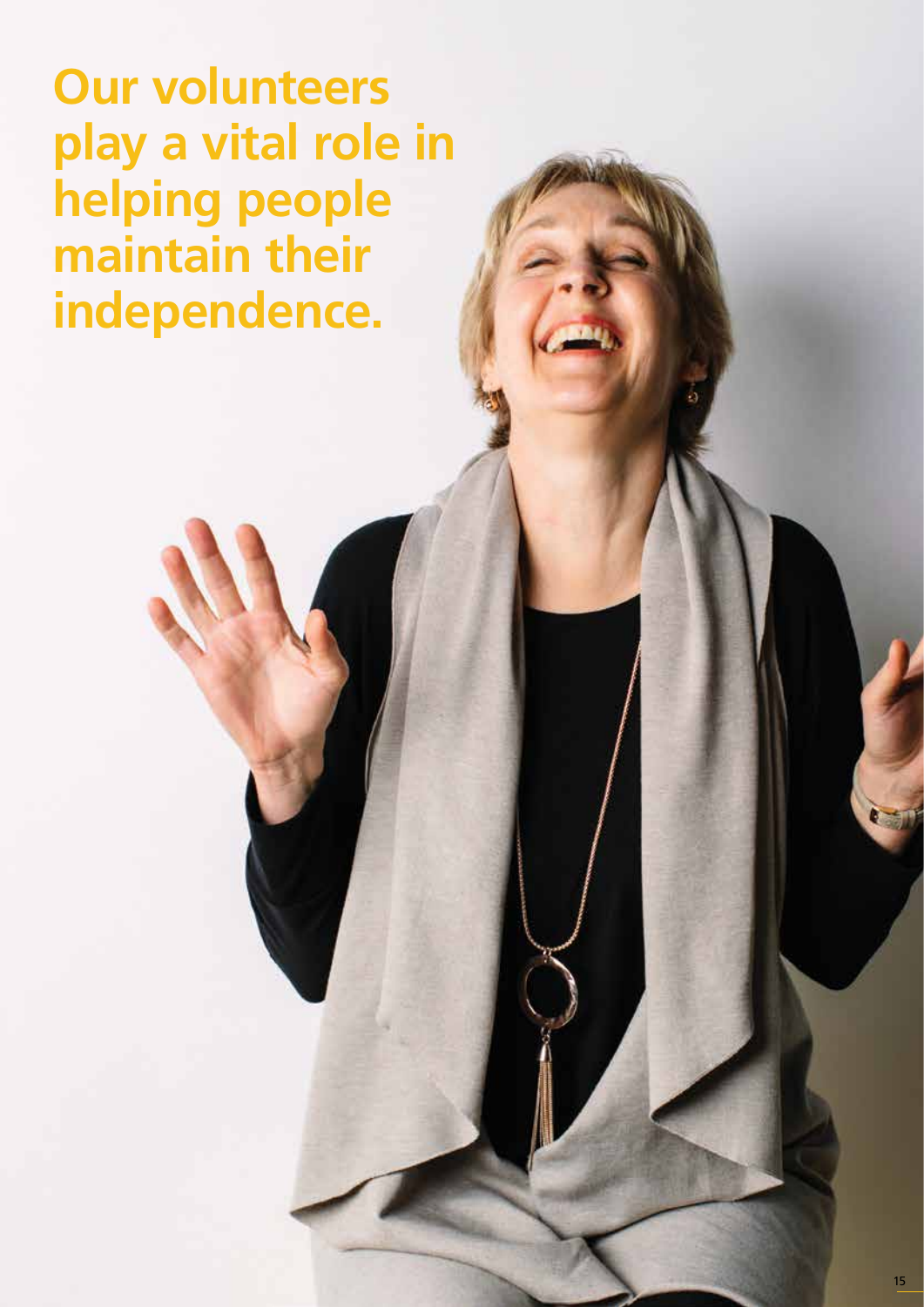# **Board and Committees**

## **President/Chair**

#### **Bill Coomans** JP

Bill retired from full time employment with the federal government initially in electronic engineering and finally as State Manager of a federal authority. Since 1970 he has been a community volunteer mostly in leadership roles which included Rotary, is a current member of Lions and he was an elected member with the cities of Marion and Onkaparinga, part of this time as a deputy Mayor. He was chair of Happy Valley Meals on Wheels Branch for many years and has provided extensive service to our Board on most of its committees. He is also currently a Board member of the Australian Meals on Wheels Association.

#### **Vice President**

### **Heather Richardson**

Heather has enjoyed a distinguished career with the SA Government (predominantly in TAFE SA). She provides a combination of professional Board membership and community volunteering experience. She has led and managed large corporate teams in a variety of disciplines. Her extensive Board experience in regional SA and her committee work with MoWSA adds great value to our organisation. Heather is a member of the Board's Finance, Audit & Risk Management, Future Meals on Wheels and Executive Committees, and Chair of the Branch Operations & Services Advisory Committee.

#### **Vice President**

#### **Shirley Mudge**

Shirley has held most Branch Officer positions in the Waikerie branch since commencing in 1990, and is currently Chair. She was a Board member from 2011-2013 as a Branch Representative. Shirley has worked in aged care in the Barossa Valley and Waikerie. She is currently a Schools Officer at Waikerie Lutheran Primary School, working mainly in the library. Shirley is a Level 2 sports trainer at her local football club and has assisted at and competed in the Australian Masters Games in Adelaide and Alice Springs. She is a member of the Waikerie Lutheran Church and Red Cross. Shirley is also on the Branch Operations & Services Advisory, Future Meals on Wheels and Executive Committees.

## **Honorary Treasurer**

**Kevin Reid** FCA GAICD

Kevin is an experienced Chartered Accountant and recently retired as a partner of PwC. He occupied many leadership positions in both Sydney and Adelaide. He served clients across a wide variety of industry sectors and has experience in audit, financial reporting, acquisitions and sales of businesses, capital raising and risk management. He has a passion for the forpurpose sector and is currently a director of Can:Do Group. He is Chair of the Finance, Audit & Risk Management Committee and a member of the Executive Committee.

# **Branch Representatives**

#### **Modbury**

### **Garry Colquhoun**

Gary is a retired electrician with 30 years volunteering experience in various organisations, including schools, social clubs, sports, Lions, Rotary and recently Meals on Wheels. Currently a Volunteer Coordinator at Modbury branch, Gary ran his own business for 25 years while holding various positions in many community organisations including President, Secretary, Treasurer, committee and worker, also Secretary and Grants Coordinator at his Rotary branch in Queensland. At present he is Chair and Public Officer of the Enfield Community Friendship Club Inc., a seniors group that meets to help members navigate this changing world. Holding various certificates in Volunteer Management, Safety Officer, CPR and a Certificate IV in Training and Assessment, he is a member of the Governance & Nominations and Branch Operations & Services Advisory Committees.

# **Happy Valley**

# **Gary McLaughlin**

Gary is currently serving on the Happy Valley Branch committee as Volunteer Coordinator and Chair. He has also acted in the role of Kitchen Coordinator for periods of time, and continues to do weekly deliveries. Prior to retirement he was in senior roles in finance and administration. He is a member of the Governance and Nominations and Branch Operations & Services Advisory Committees.

#### **Brighton Susan MacDonald**

Susan's formal training was a TAFE Qualification through the Adult Education Program. Her experience has included: Running a catering company, owning and operating a restaurant, providing desserts for "Buffalo Restaurant", managing 3 food outlets in the Myer Centre, Catering Manager Woolworths Rundle Mall and Food Preparation Manager for Drakes Foodland. Susan was a state finalist in the Community Achievement Awards and is a member of Zonta International as well as a Board Member for Adelaide Flinders. She has been a volunteer for MOW Brighton for 5 years and is currently Kitchen Supervisor and a member of the Branch Operations & Services Advisory Committee.

# **Campbelltown**

# **Bob Wray**

Bob has been involved with Meals on Wheels for 45 years, initially on a casual basis supporting his wife June with deliveries, then officially from 2013. He migrated to Australia from England in 1966 being granted Australian Citizenship in 1972. Having held supervisor and manager positions with BP Australia and SA Department of Labour, in 1996 Bob established DLI Safety Services consulting in OHS, pressure plant inspections, dangerous substances and accident investigation. Bob was engaged by Comcare (Commonwealth OHS Agency) to conduct audits and investigations throughout Australia, many of which were high profile and one resulting in a Senate Committee being established in his name. His main hobby is distance running; completing the 2018 London Marathon in April 2018. He is a member of the Work Health & Safety and Future Meals on Wheels committees.

# **Elected Members**

#### **Allan Lipschinski**

Allan commenced volunteering with MoWSA in 2008 and is currently Chair of the Whyalla branch. He has retired from Des's Cabs where he was Workshop Manager, and was an Ambulance Officer in Adelaide and Whyalla for 17 years as well as a volunteer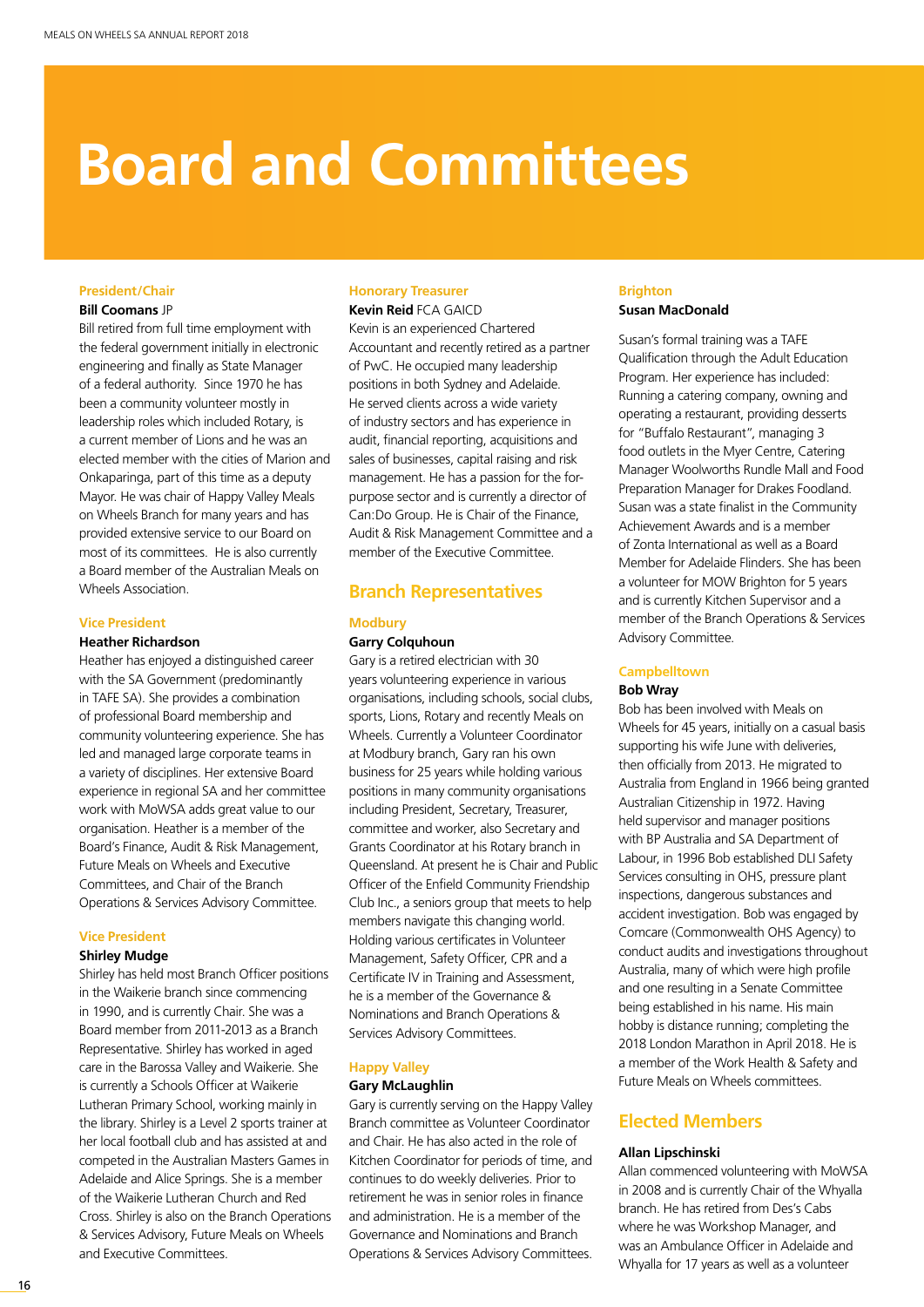Ambulance Officer for 21 years. Allan is a past Chair/Treasurer of the Dirt Circuit Association, a past President and Life Member of the Whyalla Car Club and a past Chair/ Committee member of the Scott Street School Council. He is a member of the Branch Operations & Services Advisory and Work Health & Safety Committees.

**Alison Perrott** B. Bus CFP® GAICD MSAFAA Alison is a financial markets professional, fixed income specialist and highly qualified portfolio adviser, extensively trained over 25 plus years in the financial markets. She has been an integral part of the establishment of 4 wealth advisory businesses in that time and all extremely successful. She is currently developing and responsible for the national philanthropic advisory division of Ord Minnett, providing strategic and tactical asset allocation and investment advice to religious organisations, as well as the not-for-profit, superannuation and aged care sectors. She serves on a number of not-for-profit boards applying her highly tuned financial and investment skills, strategic thinking ability and corporate compliance knowledge to achieve the desired outcomes for those organisations and their stakeholders. She is a member of the Finance, Audit & Risk Management Committee.

#### **Penny Gale**

Penny was the General Manager, Engagement & Innovation at the Royal Automobile Association of South Australia (RAA), with strong networks across a range of industries and communities in SA. Her extensive experience includes the private sector, member based organisations, local, state and federal government. Skills and expertise include stakeholder relations, media and communications, advocacy, strategy and organisational development. Penny is a member of the Australian Automobile Association's Public Policy Forum, a member of the Council for Economic Development of Australia (SA) and a board director of Junction Australia. During 2014 Penny took on the responsibility for driving RAA's strategic innovation agenda. Penny Chairs the Future Meals on Wheels Committee and is a member of the Executive Committee.

# **Co-opted Members**

## **David Henderson** FAICD

David has a background in general insurance. He is a former General Manager of Commercial Insurance at SGIC and former Chief Executive Officer of RAA Insurance. David's board experience has also included directorships of Elders Insurance and Medical Insurance Group Australia. In 2011 David became a Fellow of the Australian Institute of Company Directors. David joined the board in 2009. He is a member of the Finance, Audit & Risk Management Committee and the Governance & Nominations Committee.

### **Ellie Hamilton**

Ellie is the Senior Operations Manager – Surface Combatants for Raytheon Australia and is responsible for strategic business development and management of operations across the portfolio. Prior to joining Raytheon in 2007, Ellie worked in the not-for-profit sector including as General Manager for an international pharmaceutical aid program. She continues to be actively involved in the community in a volunteer capacity, and has previously served as Board Director for Daw Park Foundation and as a Member of the Advanced Technology State Advisory Group. Ellie holds several qualifications including a Bachelor of International Relations (Hons), MBA, and Graduate Diploma in Complex Project Management. She is a member of the Future Meals on Wheels and Finance, Audit & Risk Management Committees.

#### **Mark Kearns** MAICD

Mark has over 25 years of experience in the IT industry, both in the UK and Australia, from across many sectors, including manufacturing, construction, education and government. Mark has performed roles in Project Management, Service Delivery and IT Operations and has a proven track record of managing and successfully delivering IT projects in challenging environments in both the public and private sector. He has gained a broad understanding of many IT technologies and has solid experience in the design, build, implementation and support of IT projects and services from a customer and supplier perspective. Mark recently

worked for the Catholic Education Office South Australia for many years, managing the provision of IT services to over 100 schools, 7000 teachers and 46,000 students. Mark is a member of the Australian Institute of Company Directors and is a member of the Future Meals on Wheels and Governance & Nominations Committees.

# **Retired Members**

#### **Vice President**

**Associate Professor Robert Penhall** 

MBBS, D(OBST)RCOG, FRACP, AFRACMA, FAAG, FRCP, FANZSGM *Retired Oct 2018* Bob served the Board as Honorary Medical Advisor, co-opted member and Vice President. Formerly Director of the Department of Geriatric and Rehabilitation Medicine, Royal Adelaide Hospital, Associate

Professor in the Discipline of Medicine, School of Medicine and in the Discipline of Clinical and Experimental Pharmacology and Toxicology, School of Medical Sciences at University of Adelaide, he was also Adjunct Senior Lecturer, Department of Palliative and Supportive Services, Flinders University. Bob was a member of the Board's Marketing & Communications, Governance & Nominations and Executive Committees.

#### **Honorary Treasurer:**

**John Hill** B Ec PSM *Retired Jul 2018* John has extensive and distinguished experience in finance and governance in the public sector, including Deputy Under Treasurer and Under Treasurer with the SA Government. John had responsibility for providing policy advice on all aspects of Commonwealth-State financial relations and on State taxation policy. John's Board experience includes National Disability Insurance Agency, Essential Services Commission of South Australia, Motor Accident Commission, Independent Gambling Authority and Adelaide Bank. John chaired the Board's Finance, Audit & Risk Management Committee and was a member of the Executive Committee.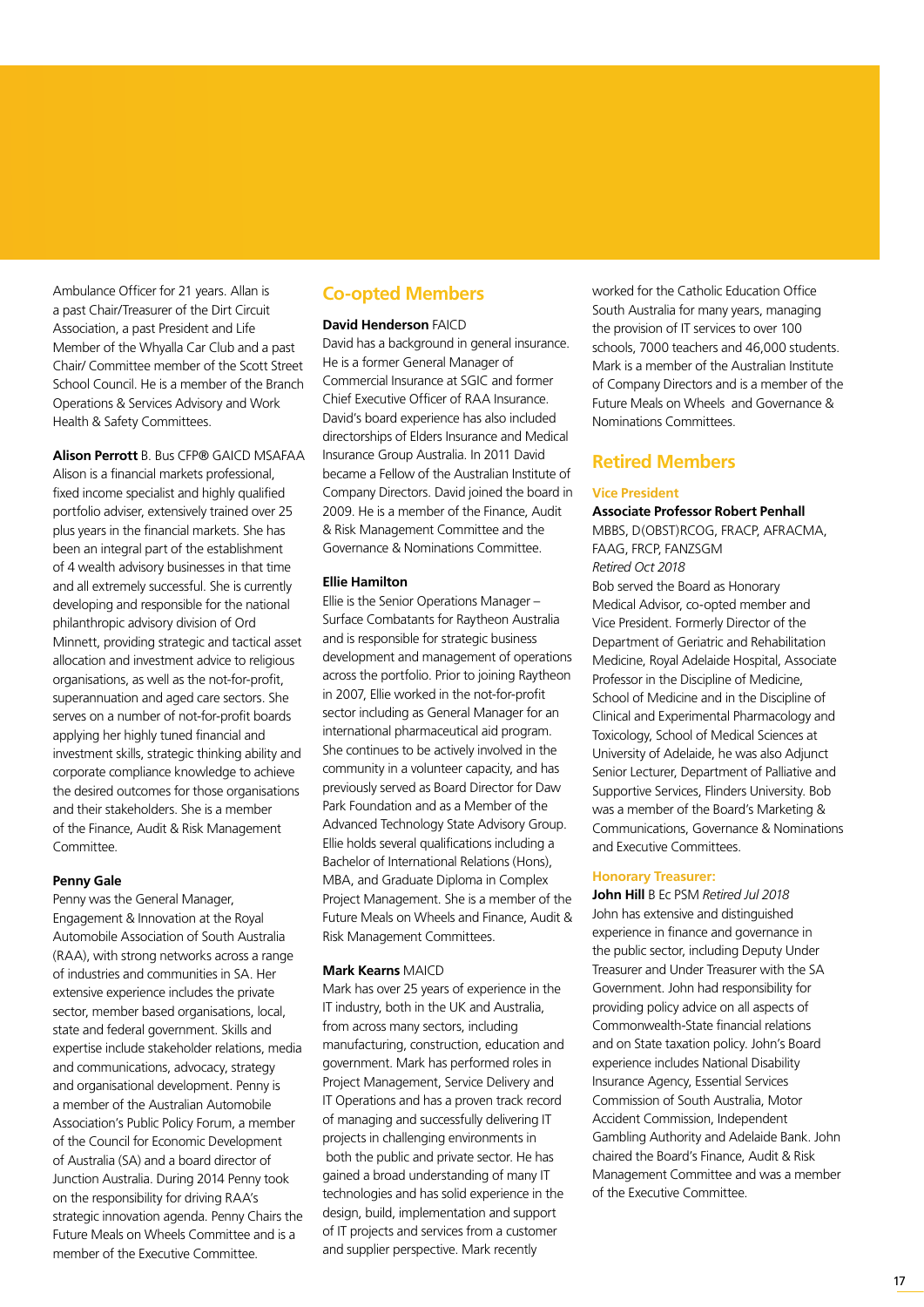**Every meal delivered provides an opportunity**  to brighten our custome **day and provide peace of mind to their families.**

# **Retired Members (continued)**

### **Co-opted Member**

**Julie Low** *Retired Sept 2017* Julie was Chair of Port Lincoln branch, so understands and appreciates how our service assists a significant number of people in the community. Julie has spent some 20 years in local government, the last 7 as Mayor, which provides solid understanding of the importance of governance, the role of a board member and the critical role and value of volunteers. Her 40 years in the Port Lincoln region has seen her involved with numerous local community groups.

#### **Elected Member:**

#### **Chris Monck** *Retired Oct 2017*

With skills in administration, finance and management and extensive experience in other roles with State and Local Government and in the private sector, Chris also has volunteering experience in the aged care sector, and with Meals on Wheels Mount Barker as a Volunteer Coordinator, Assistant Client Services Coordinator, Secretary, Vice Chair, and past branch Chair. Chris has been a member of the former Cook Chill Committee, Constitution Review and National Conference Planning Committees, and is a member of the Governance & Nominations Committee.

### **Elected Member:**

**Mr Peter Siebels** *Retired Jul 2018* Prior to becoming a professional Director, Peter worked with KPMG for over 30 years and held a number of senior roles there including being a member of KPMG's National Executive Committee and National Board. He was also State Chairman of KPMG in SA for eight years. An experienced Director, Peter sits on the board of the RAA and ECH, and also a number of successful private companies Peter also runs a farm in Myponga where he breeds Poll Hereford Cattle. Peter was a member of the Finance, Audit & Risk Management Committee.

#### **Branch Representative:**

**Des Memen, Pt Pirie** *Retired April 2018*

Des started volunteering with Meals on Wheels in 1969, has previously served as Chair, and held the role of Kitchen Coordinator at Port Pirie branch. He

previously served three years on the MoWSA Board, two years on the 'State Executive' and served on the Work Health & Safety Committee. Des's working life began with six years in the RAAF, followed by 35 years as an Operator in Zinc Production at the Smelters Port Pirie, including being a Safety Representative and receiving "Site & Department Safety Committees" training. He has also been involved with Lifeline for seven years as a counsellor & Chair and served on the Board of 'Lifeline Upper Spencer Gulf' amongst other groups and organisations.

### **Branch Representative:**

**Kate Dansie, Payneham** *Retired Oct 2017* Kate joined Meals on Wheels in 2014 and is currently a kitchen volunteer at MoW Campbelltown. Kate's working life has spanned working in the banking industry, as well as starting HMNS which grew to be one of SA's largest nursing agencies. Her main roles have included HR and Administration Manager and Kate also completed her Masters in Human Resources. Kate is a member of the Branch Operations & Services Advisory Committee.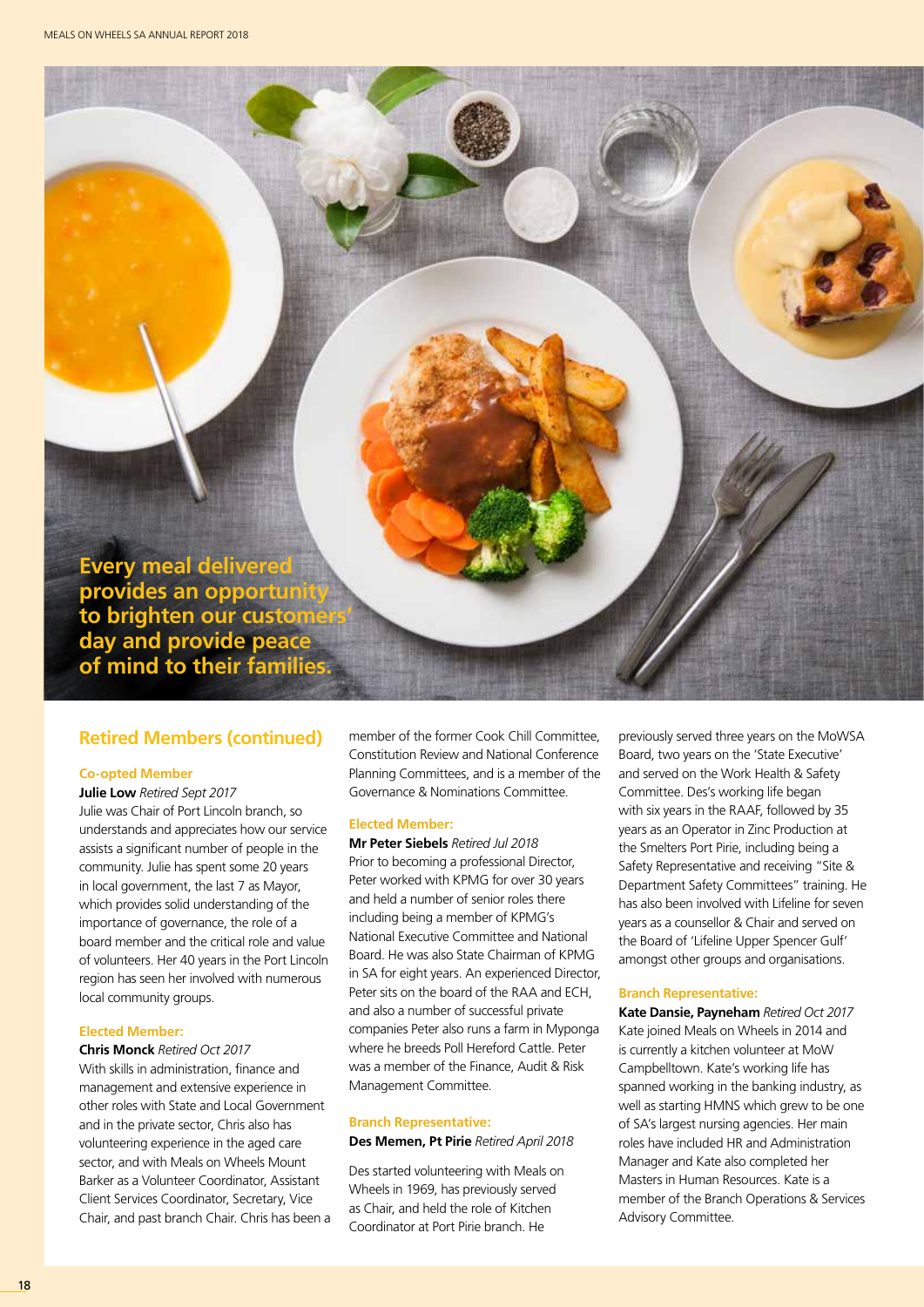# **Board and Committee Meetings held 2017/2018**

|                      |                              |                | <b>BOARD</b><br><b>BOARD COMMITTEE</b> |                |                |                |                                       |                |                                    |                | <b>COMMITTEE</b>                 |                             |                |                |                            |
|----------------------|------------------------------|----------------|----------------------------------------|----------------|----------------|----------------|---------------------------------------|----------------|------------------------------------|----------------|----------------------------------|-----------------------------|----------------|----------------|----------------------------|
|                      |                              | Board          | Meetings                               |                | Executive      |                | Finance<br>Audit & Risk<br>Management |                | Governance &<br><b>Nominations</b> |                | <b>Future Meals</b><br>on Wheels | <b>Branch</b><br>& Services | Operations     |                | Work<br>Health<br>& Safety |
| <b>Board Members</b> | Role                         | A              | B                                      | $\overline{A}$ | B              | $\overline{A}$ | B                                     | $\overline{A}$ | B                                  | $\overline{A}$ | B                                | $\overline{A}$              | B              |                |                            |
| <b>Bill Coomans</b>  | President                    | 8              | 8                                      | $\overline{4}$ | $\overline{4}$ | 6              | 6                                     | 5              | 5                                  | $\overline{2}$ | $\overline{2}$                   |                             |                |                |                            |
| Heather Richardson   | Vice President               | 8              | 5                                      | $\overline{4}$ | 4              | 6              | 5                                     | $\mathbf{1}$   | $\mathbf{1}$                       | $\overline{2}$ | 2                                | $\overline{7}$              | 6              |                |                            |
| Shirley Mudge        | Vice President               | 8              | $\overline{7}$                         | 3              | $\overline{2}$ |                |                                       | $\mathbf{1}$   | 1                                  | $\overline{2}$ | $\overline{2}$                   | $\overline{7}$              | 4              |                |                            |
| <b>Bob Penhall</b>   | Vice President               | $\overline{3}$ | 3                                      | $\mathbf{1}$   | $\mathbf{1}$   |                |                                       | $\overline{2}$ | $\mathbf{1}$                       |                |                                  |                             |                |                |                            |
| Kevin Reid           | Hon. Treasurer               | 5              | 5                                      | 3              | 3              | $\overline{4}$ | 3                                     |                |                                    |                |                                  |                             |                |                |                            |
| Penny Gale           | <b>Elected Member</b>        | 8              | $\overline{4}$                         | $\overline{4}$ | 3              |                |                                       |                |                                    | $\overline{2}$ | $\overline{2}$                   |                             |                |                |                            |
| Allan Lipschinski    | <b>Elected Member</b>        | 8              | $\overline{7}$                         |                |                |                |                                       |                |                                    |                |                                  | $\overline{7}$              | $\overline{7}$ | 6              | 5                          |
| Alison Perrott       | <b>Elected Member</b>        | 5              | 3                                      |                |                | $\overline{4}$ | 4                                     |                |                                    |                |                                  |                             |                |                |                            |
| Garry Colguhoun      | <b>Branch Representative</b> | 5              | 5                                      |                |                |                |                                       |                |                                    |                |                                  |                             |                |                |                            |
| Gary McLaughlin      | Branch Representative        | 5              | 5                                      |                |                |                |                                       |                |                                    |                |                                  | $\overline{3}$              | 3              |                |                            |
| Susan MacDonald      | <b>Branch Representative</b> | 5              | $\overline{4}$                         |                |                |                |                                       |                |                                    |                |                                  | $\overline{3}$              | 2              |                |                            |
| <b>Bob Wray</b>      | <b>Branch Representative</b> | 5              | 3                                      |                |                |                |                                       |                |                                    | 2              | $\overline{2}$                   |                             |                | 5              | $\overline{2}$             |
| David Henderson      | Co-opted Member              | 8              | $\overline{7}$                         |                |                | 6              | 6                                     | 5              | 1                                  |                |                                  |                             |                |                |                            |
| Mark Kearns          | Co-opted Member              | 5              | 4                                      |                |                |                |                                       | $\mathbf{1}$   | $\mathbf{1}$                       | $\overline{2}$ | 2                                |                             |                |                |                            |
| Ellie Hamilton       | Co-opted Member              | 8              | $\overline{4}$                         |                |                | 6              | 4                                     |                |                                    | $\overline{2}$ | $\overline{2}$                   |                             |                |                |                            |
| Des Memen            | Branch Representative        | 6              | 6                                      |                |                |                |                                       |                |                                    |                |                                  |                             |                | $\overline{2}$ | $\overline{2}$             |
| Chris Monck          | <b>Elected Member</b>        | 3              | 3                                      |                |                |                |                                       | $\overline{2}$ | $\overline{2}$                     |                |                                  |                             |                |                |                            |
| Kate Dansie          | <b>Branch Representative</b> | 3              | 2                                      |                |                |                |                                       |                |                                    |                |                                  | 3                           | 1              |                |                            |
| Julie Low            | Co-opted Member              | $\overline{2}$ | $\mathbf 0$                            |                |                |                |                                       | $\overline{2}$ | $\overline{2}$                     |                |                                  |                             |                |                |                            |

A - number of meetings held during the time the Director held office during the year

B - number of meetings attended as a member

The Board would like to acknowledge and thank the following non Board member volunteers for their service on MoWSA Board and Advisory Committees during the year: Chris Monck, Tony Russo, Bev Jackson, Tony McArthur, Judy Oates, Pamela Young, Lois Allen, Sandra Walding, Doug Morton, Dianne Joy, Paul MacDonald, Cheryl Gray, Brian Wood, Iris Irving, Wayne Koenig, Alan Wilcock, Sally Lee, Fiona Winkley and Marg McKenzie.



*2017 Awardee Day: His Excellency the Honourable Hieu Van Le AC, Governor of South Australia, Mrs Lan Le, CEO Sharyn Broer and President Bill Coomans present awards to volunteers who have served 40 or more years with Meals on Wheels.*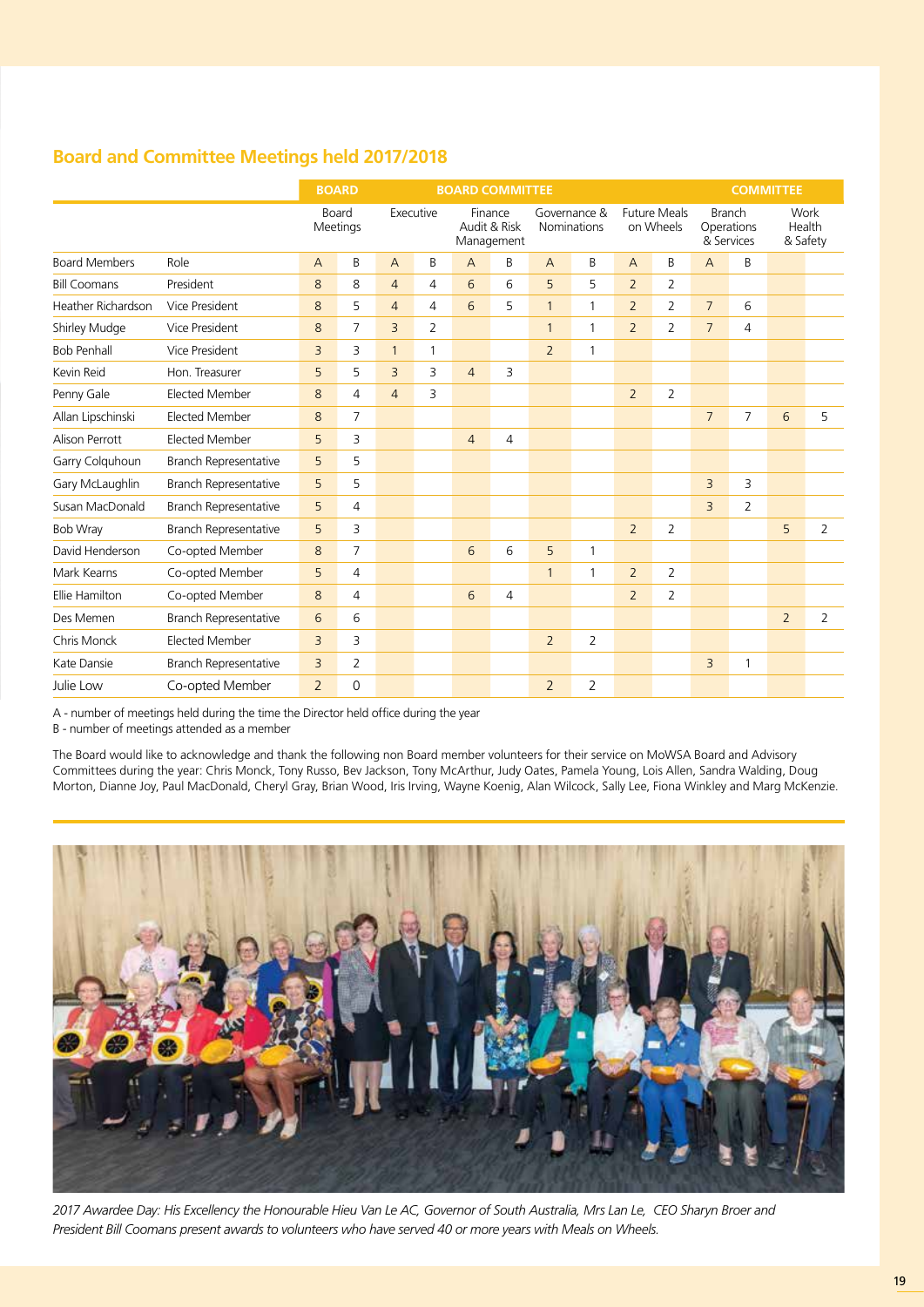# **Financial Snapshot**



# **Expenses (\$12,514,609) Donations and Bequests**

| <b>DONATIONS</b>     |             |
|----------------------|-------------|
| Harry M Dean         | \$500.00    |
| Payneham Social Club | \$650.00    |
| <b>IGA Donation</b>  | \$800.00    |
| Fricson L G          | \$1,000.00  |
| Anonymous            | \$1,079.00  |
| Hudson P M           | \$2,000.00  |
| Lesley Ann Ward      | \$5,000.00  |
| Donations <\$500     | \$2.932.93  |
| Total                | \$13,961.93 |

| Total                             | \$30,634.90 |
|-----------------------------------|-------------|
| Estate of Elsie Chandler          | \$24,809.70 |
| Pamela Brandt<br>foundation grant | \$5,825.20  |
| <b>BEQUESTS</b>                   |             |

**Donations & Bequests \$44,596.83**

# **Investment**

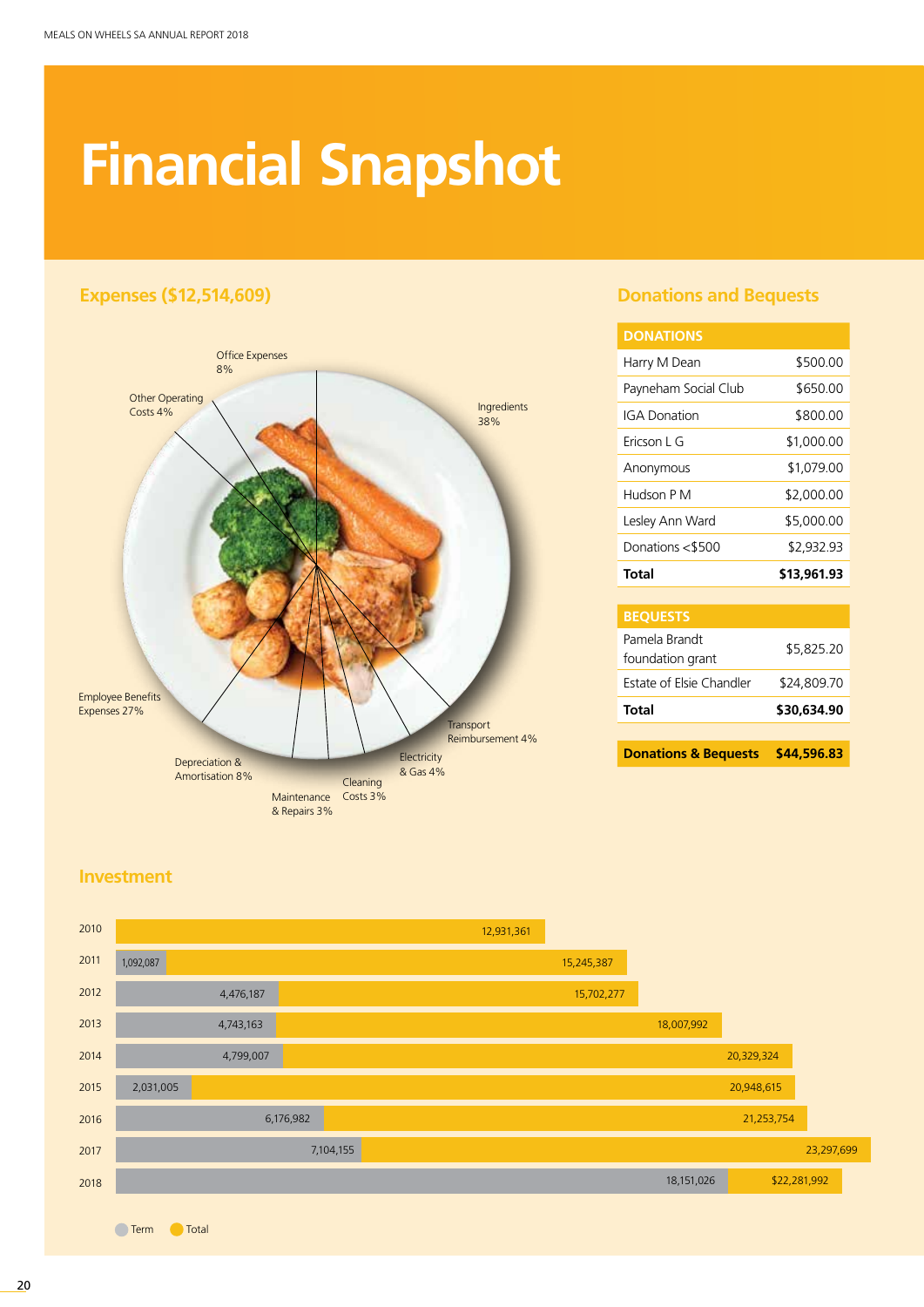# **Financial Statements**

For the year ended 30 June 2018

### **Report of the Board**

This concise financial report is an extract from the financial report for the year ended 30 June 2018 for Meals on Wheels (SA) Inc. The financial statements and specific disclosures included in the concise financial report have been derived from the financial report.

The concise financial report cannot be expected to provide as full an understanding of the financial performance, financial position and financing and investing activities of the entity as the financial report.

Further financial information can be obtained from the financial report which is available, free of charge, on request to the Chief Executive Officer, Meals on Wheels (SA) Inc. PO Box 406 Unley SA 5061.

The Board reports that:

- (a) During the financial year ended 30 June 2018, no officer of the Association, firm of which the officer is a member, or body corporate in which the officer has a substantial financial interest, has received or become entitled to receive a benefit as a result of a contract between the officer, firm or body corporate and the Association; and
- (b) During the year ended 30 June 2018, no officer of the Association has received directly or indirectly from the Association any payment or other benefit of a pecuniary value, except for remuneration as an employee of the Association.

# **Declaration by the Board of the Association**

In the opinion of the Board:

- (a) the attached financial statements and notes thereto comply with the Australian Accounting Standards - Reduced Disclosure Requirements;
- (b) the attached financial statements and notes thereto give a true and fair view of the Association's financial position as at 30 June 2018 and of its performance for the financial year ended on that date; and
- (c) there are reasonable grounds to believe that the Association will be able to pay its debts as and when they become due and payable.
- (d) the attached financial statements and notes thereto have been prepared in accordance with the Australian Charities and Not-for-profits Commission Act 2012.

This declaration is made in accordance with a resolution of the Board and is signed for and on its behalf by:

 $\pmb{\mathfrak{X}}$ 

**Bill Coomans JP** President

**Kevin Reid** Honorary Treasurer Signed at Wayville this 21 September 2018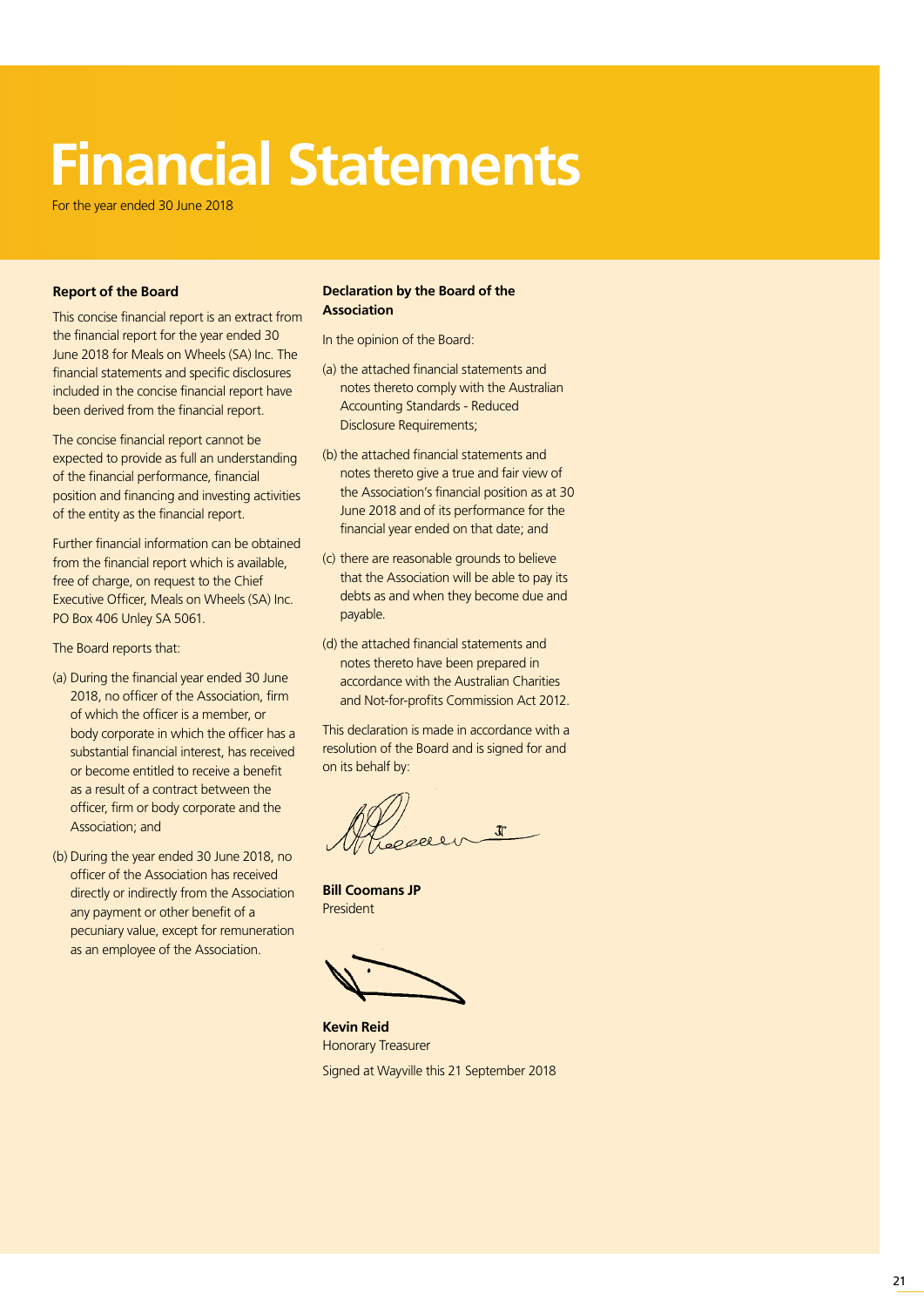# **Statement of Profit or Loss**

And other Comprehensive Income for the year ended 30 June 2018

|                                                                  | 2018       | 2017       |
|------------------------------------------------------------------|------------|------------|
|                                                                  | \$         | \$         |
| <b>OPERATING REVENUE</b>                                         |            |            |
| Meal sales                                                       | 9,428,630  | 9,337,012  |
| Federal Government - Commonwealth Home Support Program           | 2,684,924  | 2,662,063  |
| State Government - Home & Community Care                         | 199,233    | 195,903    |
| Sundry receipts                                                  | 11,311     | 35,053     |
|                                                                  | 12,324,098 | 12,230,031 |
| <b>EXPENSES</b>                                                  |            |            |
| Purchases                                                        | 4,731,655  | 4,999,507  |
| Transport reimbursement                                          | 556,012    | 535,834    |
| Electricity & gas                                                | 487,291    | 452,923    |
| Cleaning costs                                                   | 411,788    | 462,086    |
| Repairs & maintenance                                            | 426,304    | 388,954    |
| Depreciation                                                     | 587,513    | 537,038    |
| Amortisation                                                     | 358,739    | 374,787    |
| Employee benefits expenses                                       | 3,417,497  | 3,334,274  |
| Other operating costs                                            | 218,573    | 359,770    |
| <b>Branch services</b>                                           | 63,536     | 43,308     |
| Marketing & public relations                                     | 213,080    | 303,656    |
| Auditors remuneration                                            | 20,209     | 32,096     |
| Central & branch office expenses                                 | 794,681    | 692,027    |
| Insurance                                                        | 88,484     | 83,558     |
| Motor vehicles                                                   | 76,894     | 76,504     |
| Bad debts                                                        | 5,141      | 8,234      |
| Other administration expenditure                                 | 57,213     | 43,642     |
|                                                                  | 12,514,609 | 12,728,198 |
| <b>OPERATING (DEFICIT)</b>                                       | (190, 511) | (498, 167) |
| <b>OTHER REVENUE</b>                                             |            |            |
| Donations & legacies                                             | 106,938    | 314,934    |
| Other income                                                     | 46,948     | 74,022     |
| (Loss)/gain on disposal of property, plant and equipment         | (67, 813)  | 27,056     |
|                                                                  | 86,073     | 416,012    |
| (DEFICIT) BEFORE INVESTMENT INCOME AND IMPAIRMENT LOSSES         | (104, 438) | (82, 155)  |
| Interest & dividends                                             | 303,862    | 81,779     |
| Investment income reinvested                                     | 1,359,545  | 787,011    |
| <b>TOTAL SURPLUS</b>                                             | 1,558,968  | 786,635    |
| <b>OTHER COMPREHENSIVE INCOME</b>                                |            |            |
| (Loss)/gain from remeasuring available for sale financial assets | (445, 643) | 1,198,797  |
| <b>TOTAL COMPREHENSIVE INCOME</b>                                | 1,113,325  | 1,985,432  |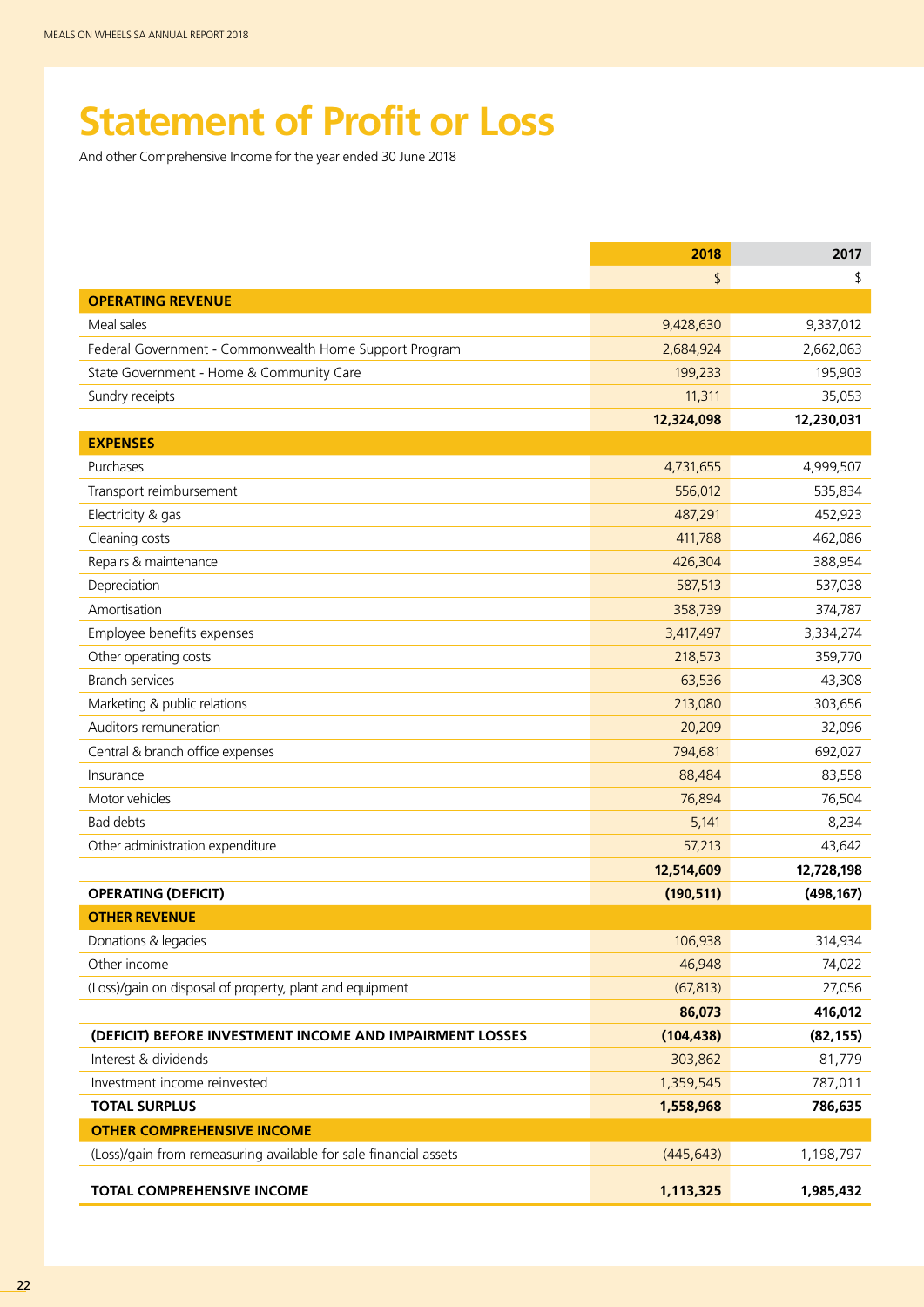# **Statement of Financial Position**

As at 30 June 2018

|                                      | 2018       | 2017       |
|--------------------------------------|------------|------------|
|                                      | \$         | \$         |
| <b>CURRENT ASSETS</b>                |            |            |
| Cash and cash equivalents            | 4,831,191  | 2,471,771  |
| Financial assets                     | 18,151,026 | 7,104,155  |
| Trade and other receivables          | 43,728     | 76,917     |
| Inventories                          | 71,143     | 83,697     |
| Other assets                         | 178,647    | 114,869    |
| <b>TOTAL CURRENT ASSETS</b>          | 23,275,736 | 9,851,409  |
| <b>NON CURRENT ASSETS</b>            |            |            |
| Property, plant & equipment          | 10,269,076 | 10,485,802 |
| Financial assets                     | 4,130,966  | 16,193,544 |
| <b>TOTAL NON CURRENT ASSETS</b>      | 14,400,042 | 26,679,346 |
| <b>TOTAL ASSETS</b>                  | 37,675,778 | 36,530,755 |
| <b>CURRENT LIABILITIES</b>           |            |            |
| Trade and other payables             | 737,674    | 780,879    |
| Provisions                           | 596,602    | 444,829    |
| Other liabilities                    | 57,028     | 50,786     |
| <b>TOTAL CURRENT LIABILITIES</b>     | 1,391,304  | 1,276,494  |
| <b>NON CURRENT LIABILITIES</b>       |            |            |
| Provisions                           | 34,243     | 117,355    |
| <b>TOTAL NON CURRENT LIABILITIES</b> | 34,243     | 117,355    |
| <b>TOTAL LIABILITIES</b>             | 1,425,547  | 1,393,849  |
| <b>NET ASSETS</b>                    | 36,250,231 | 35,136,906 |
| <b>EQUITY</b>                        |            |            |
| Retained surplus                     | 32,225,321 | 25,952,846 |
| Asset revaluation reserve            | 3,512,360  | 3,512,360  |
| Financial asset reserve              | 512,550    | 5,671,700  |
| <b>TOTAL EQUITY</b>                  | 36,250,231 | 35,136,906 |

A copy of the full set of Financial Statements, Statement by the Board and Auditor's Statement is available on request from the: Chief Executive Officer, Meals on Wheels (SA) Incorporated PO Box 406 Unley SA 5061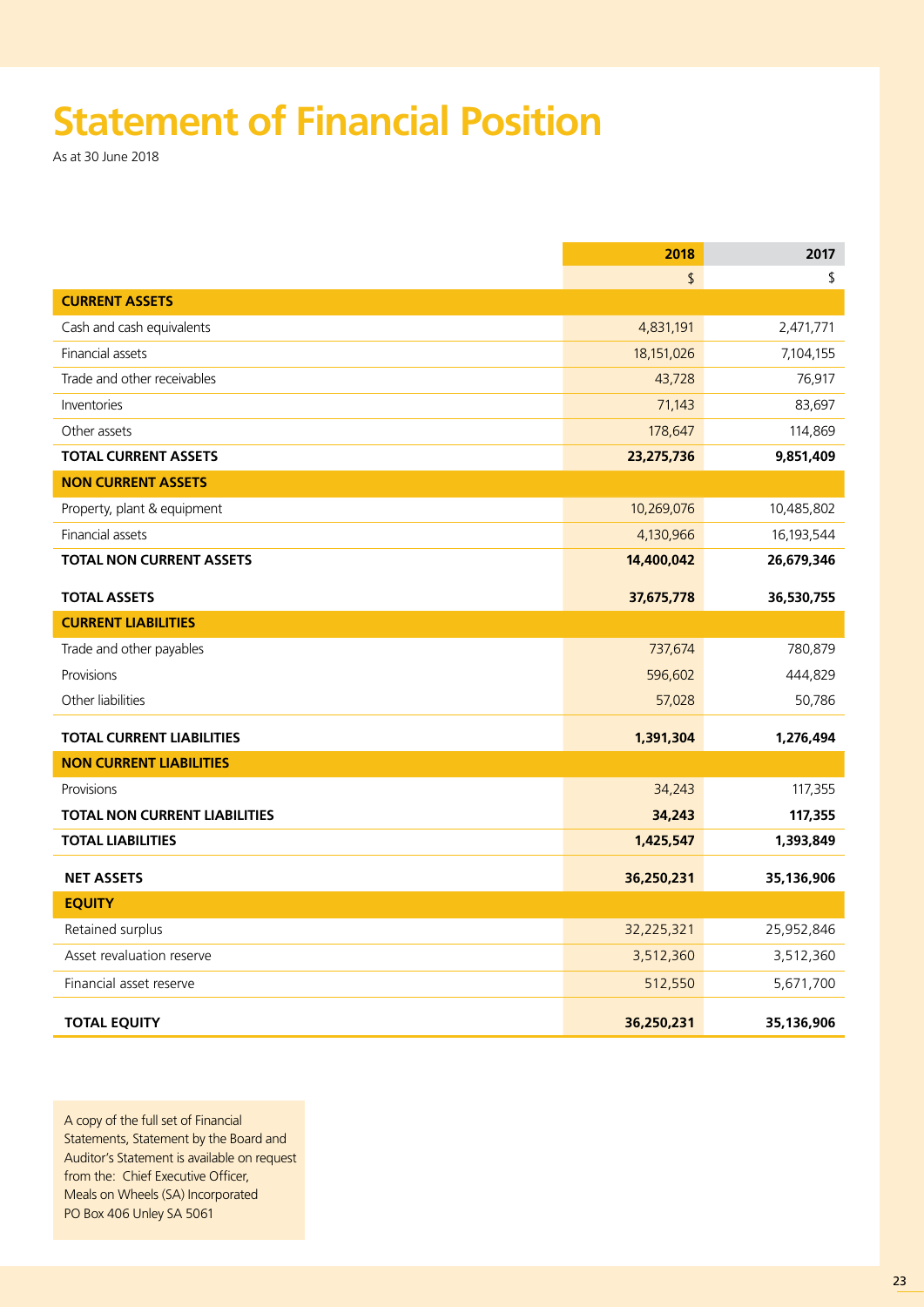# **Statement of Changes in Equity**

For the year ended 30 June 2018

|                                | <b>Asset</b><br><b>Revaluation</b><br><b>Reserve</b> | <b>Financial</b><br><b>Asset</b><br><b>Reserve</b> | <b>Retained</b><br><b>Surplus</b> | <b>Total</b><br><b>Equity</b> |
|--------------------------------|------------------------------------------------------|----------------------------------------------------|-----------------------------------|-------------------------------|
|                                | \$                                                   | \$                                                 | \$                                | \$                            |
| Balance at 30 June 2016        | 3,512,360                                            | 4,472,903                                          | 25,166,211                        | 33, 151, 474                  |
| <b>CHANGES IN EQUITY</b>       |                                                      |                                                    |                                   |                               |
| Comprehensive income           |                                                      | 1,198,797                                          |                                   | 1,198,797                     |
| Surplus for the year           |                                                      |                                                    | 786,635                           | 786,635                       |
| <b>Balance at 30 June 2017</b> | 3,512,360                                            | 5,671,700                                          | 25,952,846                        | 35,136,906                    |
| <b>CHANGES IN EQUITY</b>       |                                                      |                                                    |                                   |                               |
| Comprehensive income           |                                                      | (445, 643)                                         |                                   | (445, 643)                    |
| Surplus for the year           |                                                      |                                                    | 1,558,968                         | 1,558,968                     |
| Transfer to/(from) reserve     |                                                      | (4,713,507)                                        | 4,713,507                         |                               |
| <b>Balance at 30 June 2018</b> | 3,512,360                                            | 512,550                                            | 32,225,321                        | 36,250,231                    |

A copy of the full set of Financial Statements, Statement by the Board and Auditor's Statement is available on request from the: Chief Executive Officer, Meals on Wheels (SA) Incorporated PO Box 406 Unley SA 5061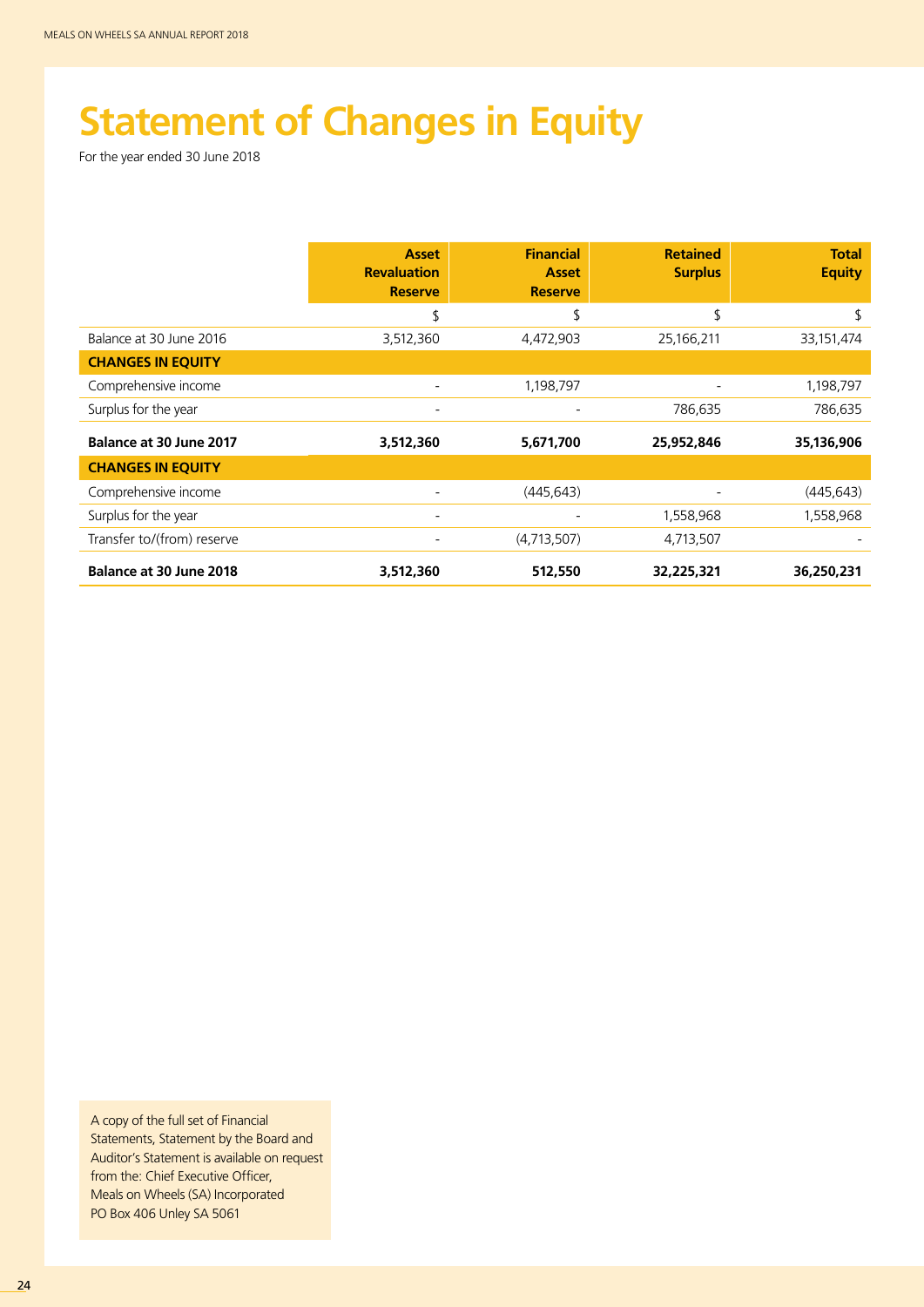# **Statement of Cash Flows**

For the year ended 30 June 2018

|                                                                 | 2018       | 2017       |
|-----------------------------------------------------------------|------------|------------|
|                                                                 | \$         | \$         |
| <b>CASH FLOWS FROM OPERATING ACTIVITIES</b>                     |            |            |
| <b>Receipts from:</b>                                           |            |            |
| Meal sales                                                      | 9,423,489  | 9,328,778  |
| Government grants                                               | 2,884,157  | 2,835,568  |
| Donations                                                       | 106,938    | 314,934    |
| Interest                                                        | 232,245    | 89,321     |
| Other sources                                                   | 91,449     | 132,471    |
|                                                                 | 12,738,278 | 12,701,072 |
| <b>Payments for:</b>                                            |            |            |
| Meal production & distribution costs                            | 6,613,049  | 7,071,163  |
| Employment costs                                                | 3,350,461  | 3,270,084  |
| Other costs                                                     | 1,547,615  | 1,292,984  |
|                                                                 | 11,511,125 | 11,634,231 |
| Net cash flows from operating activities                        | 1,227,153  | 1,066,841  |
| <b>CASH FLOWS USED IN INVESTING ACTIVITIES</b>                  |            |            |
| Proceeds from financial assets                                  | 11,616,935 | 4,212,992  |
| Proceeds from sales of property, plant & equipment              | 11,281     | 90,065     |
| Purchase of land & buildings                                    | (473, 196) | (283, 341) |
| Purchase of plant & equipment                                   | (335, 426) | (610, 753) |
| Investment income reinvested in financial assets                | 1,359,545  | 787,011    |
| Net cash flows used in investing activities                     | 12,179,139 | 4,195,974  |
| Net increase in cash                                            | 13,406,292 | 5,262,815  |
| Cash on hand at beginning of financial year                     | 9,575,926  | 4,313,111  |
| Cash, cash equivalents and term deposits at the end of the year | 22,982,218 | 9,575,926  |

A copy of the full set of Financial Statements, Statement by the Board and Auditor's Statement is available on request from the: Chief Executive Officer, Meals on Wheels (SA) Incorporated PO Box 406 Unley SA 5061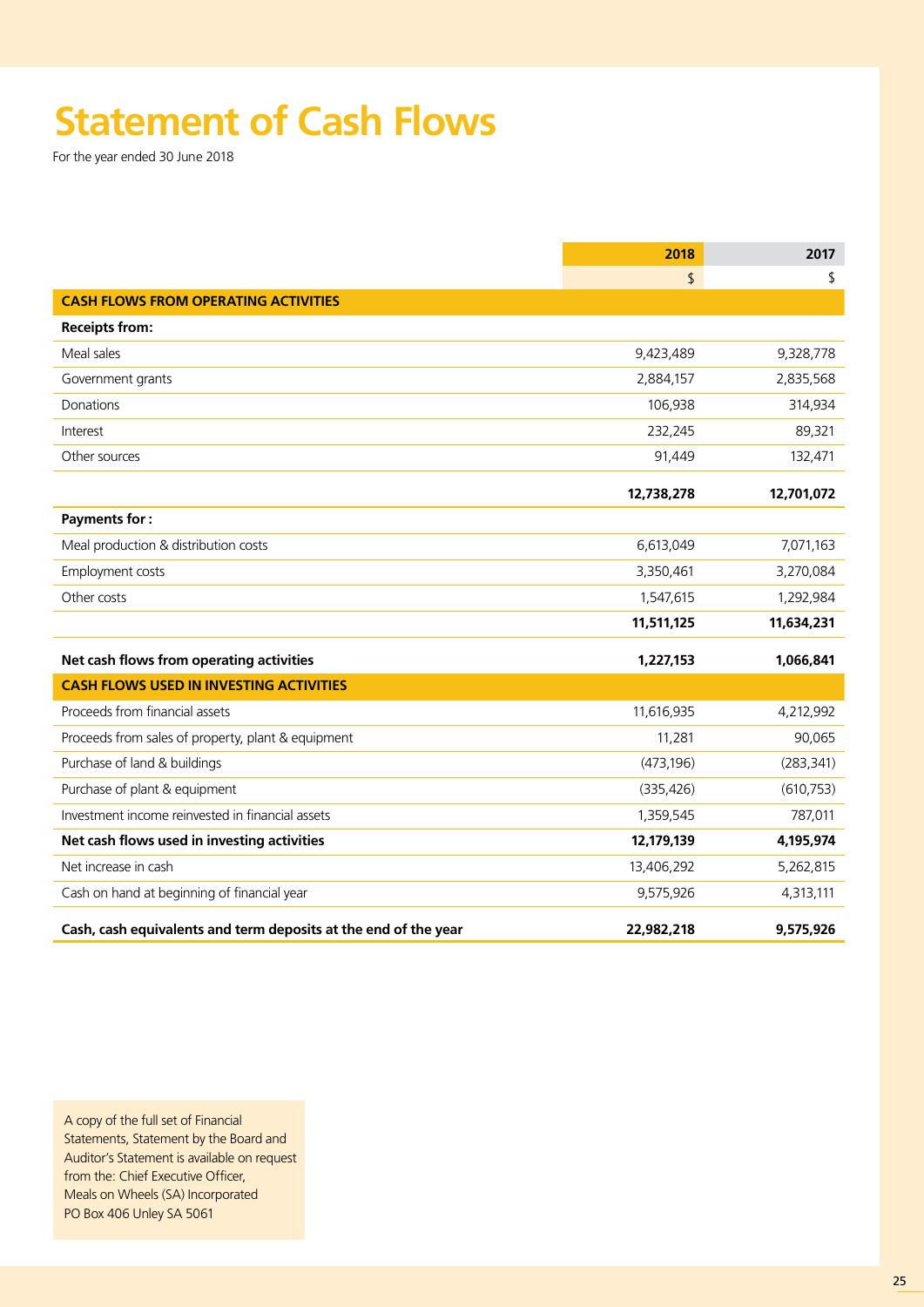

**Chartered Accountants** 

#### **Independent Auditor's Report To the Members of Meals on Wheels (SA) Incorporated**

#### **REPORT ON THE CONCISE FINANCIAL REPORT**

#### **Opinion**

We have audited the Concise Financial Report of Meals on Wheels (SA) Inc. which comprises the statement of financial position as at 30 June 2018, the statement of profit or loss and other comprehensive income, the statement of changes in equity and the statement of cash flows, which was derived from the financial report of Meals on Wheels (SA) Inc. for the year ended 30 June 2018. We expressed an unmodified auditor's opinion on that financial report in our independent auditor's report dated 21 September 2018.

In our opinion the information reported in the Concise Financial Report is consistent, in all material respects with the financial report from which it was derived. For a better understanding of the scope of our audit, this auditor's report should be read in conjunction with our auditor's report on the financial report of Meals on Wheels (SA) Inc.

#### *Directors' Responsibility for the Concise Financial Report*

The Members of the Board are responsible for the preparation and fair presentation of the Concise Financial Report in accordance with Australian Accounting Standards (including Australian Accounting Interpretations), the Associations Incorporation Act (SA) 1985 and for such internal control as the directors determine is necessary to enable the preparation of the financial report that is free from material misstatement, whether due to fraud or error.

#### *Auditor's Responsibility*

Our responsibility is to express an opinion on the Concise Financial Report based on our audit. We conducted our audit in accordance with Australian Auditing Standards. Those standards require that we comply with relevant ethical requirements relating to audit engagements and plan and perform the audit to obtain reasonable assurance whether the financial report is free from material misstatement.

# HLB Mann Judd

**HLB Mann Judd Audit (SA) Pty Ltd Corey McGowan Chartered Accountants**

**Director**

**Adelaide 21 September 2018**

HLB Mann Judd Audit (SA) Pty Ltd ABN: 32 166 337 097 169 Fullarton Road, Dulwich SA | Telephone +61 (0)8 8133 5000 | Facsimile +61 (0)8 8431 3502 Postal: PO Box 377, Kent Town SA 5071

HLB Mann Judd Audit (SA) Pty Ltd is a member of **HLB** international. A world-wide organisation of accounting firms and business advisers

liability fimited by a scheme approved under Professional Standards Legislation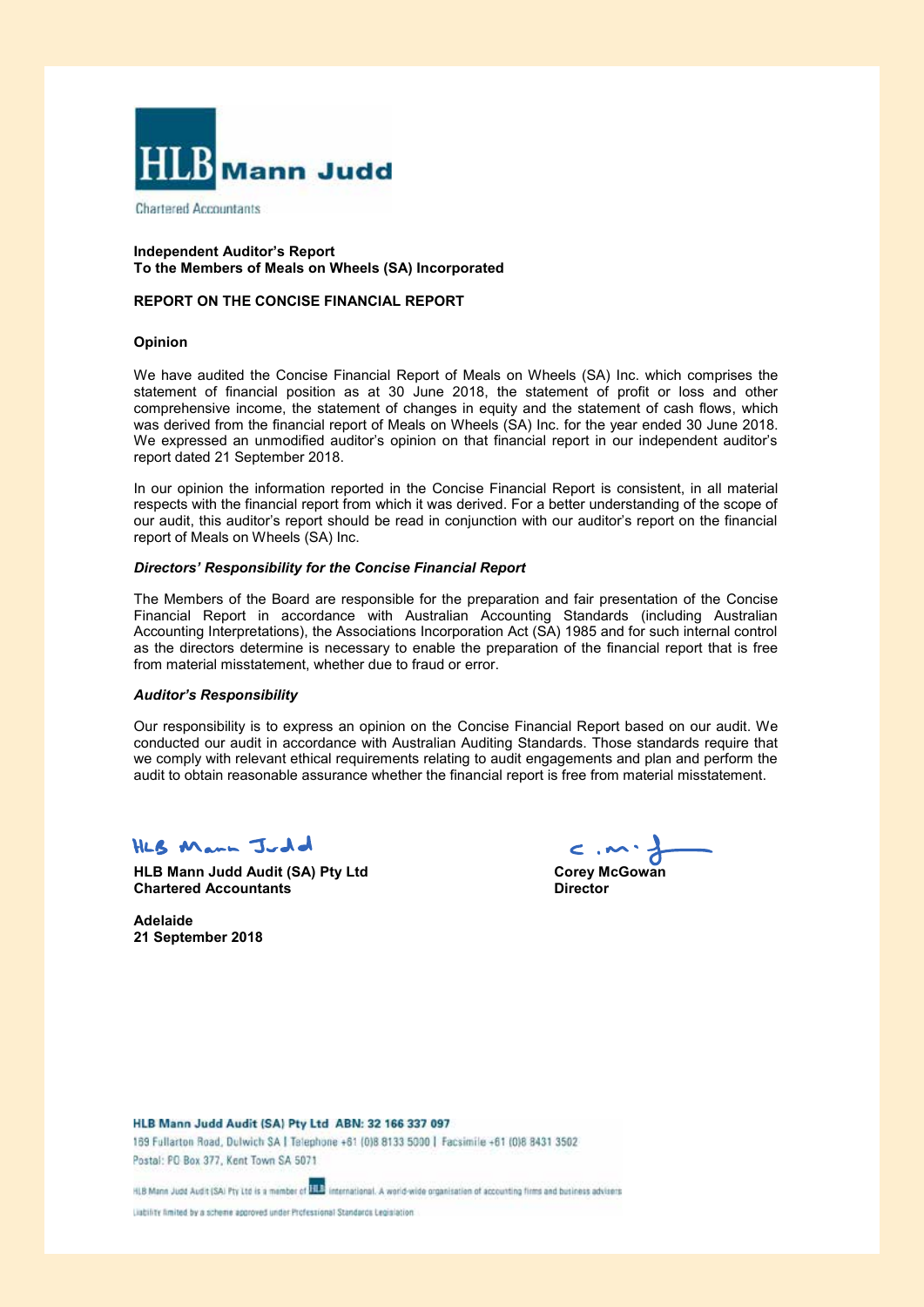# **Delivered Meals**

1 July 2017 – 30 June 2018

| <b>Branch</b>                 |              | Type Total 12<br><b>Months</b> | <b>Daily</b><br><b>Average</b> | <b>Meals served</b><br>since Inception | <b>Branch</b>                                                                                                                         |             | Type Total 12<br><b>Months</b> | <b>Daily</b><br><b>Average</b> | <b>Meals served</b><br>since Inception |
|-------------------------------|--------------|--------------------------------|--------------------------------|----------------------------------------|---------------------------------------------------------------------------------------------------------------------------------------|-------------|--------------------------------|--------------------------------|----------------------------------------|
| Ardrossan                     | $\circ$      | 2,549                          | 10                             | 82,767                                 | Norwood                                                                                                                               | K           | 24,445                         | 99                             | 1,303,929                              |
| <b>Balaklava</b>              | $\circ$      | 4,890                          | 20                             | 172,044                                | Onkaparinga Valley                                                                                                                    | CC          | 3,427                          | 14                             | 259,427                                |
| <b>Barossa Valley</b>         | $\circ$      | 12,390                         | 50                             | 565,245                                | Orroroo                                                                                                                               | $\circ$     | 1,967                          | 8                              | 23,046                                 |
| Beachport                     | F            | 786                            | 3                              | 786                                    | Osborne*                                                                                                                              | $\sf K$     | 16,637                         | 73                             | 950,494                                |
| Berri                         | $\bigcirc$   | 5,056                          | 20                             | 353,270                                | Payneham*                                                                                                                             | $\sf K$     | 3,415                          | 53                             | 1,259,884                              |
| Blackwood                     | CC           | 10,733                         | 43                             | 279,818                                | Peterborough                                                                                                                          | $\circ$     | 3,319                          | 13                             | 225,527                                |
| <b>Booleroo Centre</b>        | $\circ$      | 2,003                          | $\bf 8$                        | 141,029                                | Playford                                                                                                                              | CC          | 24,005                         | 97                             | 695,113                                |
| <b>Brighton</b>               | K            | 32,132                         | 130                            | 1,971,858                              | Port Adelaide                                                                                                                         | $\sf K$     | 34,679                         | 140                            | 1,823,731                              |
| <b>Burnside</b>               | K            | 22,962                         | 93                             | 1,478,947                              | Port Augusta                                                                                                                          | $\circ$     | 10,717                         | 43                             | 647,436                                |
| <b>Burra</b>                  | F            | 1,473                          | 6                              | 144,069                                | Port Broughton                                                                                                                        | $\circ$     | 3,506                          | 14                             | 127,214                                |
| Campbelltown                  | CC           | 23,547                         | 95                             | 1,087,470                              | Port Lincoln                                                                                                                          | $\circ$     | 15,467                         | 63                             | 721,257                                |
|                               |              |                                |                                |                                        |                                                                                                                                       |             |                                |                                |                                        |
| Ceduna                        | $\circ$      | 1,866                          | $\bf 8$                        | 115,443                                | Port MacDonnell*                                                                                                                      | $\sf K$     | 769                            | $\overline{9}$                 | 91,863                                 |
| <b>Christies Beach</b>        | $\mathsf K$  | 57,414                         | 232                            | 1,653,489                              | Port Pirie                                                                                                                            | $\mathsf K$ | 19,047                         | 77                             | 986,143                                |
| Clare                         | $\bigcirc$   | 3,668                          | 15                             | 261,624                                | Prospect                                                                                                                              | $\sf K$     | 13,214                         | 53                             | 1,120,726                              |
| <b>Copper Triangle</b>        | $\sf K$      | 14,802                         | 60                             | 430,004                                | Quorn                                                                                                                                 | $\bigcirc$  | 1,228                          | 5                              | 98,909                                 |
| Cowell                        | $\bigcirc$   | 1,122                          | 5                              | 70,826                                 | Renmark                                                                                                                               | $\mathsf K$ | 12,088                         | 49                             | 615,695                                |
| <b>Crystal Brook</b>          | $\bigcirc$   | 3,458                          | 14                             | 207,751                                | Salisbury                                                                                                                             | $\sf K$     | 41,548                         | 168                            | 1,254,075                              |
| <b>Cummins</b>                | $\circ$      | 1,094                          | $\overline{4}$                 | 96,861                                 | Snowtown                                                                                                                              | $\circ$     | 1,157                          | 5                              | 101,235                                |
| Edwardstown                   | K            | 26,565                         | 108                            | 1,618,648                              | Southern Yorke                                                                                                                        | $\circ$     | 628                            | $\overline{3}$                 | 102,599                                |
| Enfield                       | $\sf K$      | 19,318                         | 78                             | 1,108,961                              | Peninsula                                                                                                                             |             |                                |                                |                                        |
| Eudunda                       | $\bigcirc$   | 154                            | $\overline{4}$                 | 85,314                                 | Stansbury                                                                                                                             | $\circ$     | 1,052                          | $\overline{4}$                 | 45,112                                 |
| <b>Charles Sturt</b>          | K            | 27,203                         | 110                            | 979,854                                | <b>Stirling &amp; District</b>                                                                                                        | $\mathsf K$ | 10,943                         | 44                             | 533,549                                |
| Gawler                        | $\mathsf K$  | 18,160                         | 74                             | 805,991                                | Strathalbyn                                                                                                                           | $\bigcirc$  | 5,407                          | 22                             | 271,958                                |
| <b>Gilbert Valley</b>         | $\bigcirc$   | 2,077                          | 8                              | 178,188                                | <b>Streaky Bay</b>                                                                                                                    | $\circ$     | 3,445                          | 14                             | 147,125                                |
| Glenelg                       | $\mathsf K$  | 32,162                         | 130                            | 1,571,820                              | <b>Tailem Bend</b>                                                                                                                    | $\circ$     | 1,897                          | $\delta$                       | 115,312                                |
| <b>Goolwa &amp; Districts</b> | $\circ$      | 1,791                          | 17                             | 177,635                                | Tintinara                                                                                                                             | F           | 155                            | $\mathbf{1}$                   | 8,313                                  |
| <b>Hallett Cove</b>           | CC           | 13,142                         | 53                             | 259,657                                | <b>Tumby Bay</b>                                                                                                                      | $\circ$     | 3,399                          | 14                             | 203,068                                |
| <b>Hamley Bridge</b>          | $\circ$      | 381                            | $\overline{2}$                 | 52,215                                 | <b>Two Wells</b>                                                                                                                      | F           | 1,747                          | $\overline{7}$                 | 36,424                                 |
| <b>Happy Valley</b>           | CC           | 25,229                         | 102                            | 442,439                                | <b>Victor Harbor</b>                                                                                                                  | $\sf K$     | 22,853                         | 93                             | 866,679                                |
| Henley & Grange               | K            | 28,663                         | 116                            | 1,580,515                              | Waikerie                                                                                                                              | $\sf K$     | 4,342                          | 18                             | 327,803                                |
| Hindmarsh                     | $\mathsf{K}$ | 23,766                         | 96                             | 1,367,778                              | Wallaroo                                                                                                                              | $\circ$     | 2,090                          | 17                             | 294,823                                |
| Jamestown                     | $\circ$      | 2,806                          | 11                             | 197,886                                | Warradale                                                                                                                             | $\sf K$     | 37,102                         | 150                            | 1,101,525                              |
| Kadina                        | $\circ$      | 3,905                          | 31                             | 361,361                                | <b>West Torrens</b>                                                                                                                   | $\sf K$     | 21,924                         | 89                             | 1,269,533                              |
| Kapunda                       | 0            | 5,304                          | 21                             | 29,099                                 | Whyalla                                                                                                                               | $\circ$     | 13,539                         | 55                             | 615,912                                |
| Laura & Districts             | $\circ$      | 1,907                          | $\boldsymbol{8}$               | 143,244                                | Willunga                                                                                                                              | $\circ$     | 2,056                          | $\,8\,$                        | 54,280                                 |
| Maitland                      | $\circ$      | 4,242                          | 17                             | 109,113                                | Wudinna                                                                                                                               | $\circ$     | 2,089                          | 8                              | 58,283                                 |
| Mannum                        | $\circ$      | 2,418                          | 10                             | 191,648                                | Yankalilla                                                                                                                            | $\sf K$     | 5,091                          | 21                             | 200,845                                |
| <b>McLaren Vale</b>           | $\circ$      | 6,341                          | 26                             | 135,076                                | <b>Inactive Branches</b>                                                                                                              |             |                                |                                | 4,694,288                              |
| <b>Meadows</b>                | F            | 915                            | 4                              | 46,413                                 | <b>Total</b>                                                                                                                          |             | 990,223                        | 4,009                          | 50,170,901                             |
| Milang                        | F            | 532                            |                                | 21,729                                 |                                                                                                                                       |             |                                |                                |                                        |
| Millicent                     | $\circ$      | 5,568                          | 2<br>23                        | 155,281                                | LEGEND:                                                                                                                               |             |                                |                                |                                        |
|                               |              |                                |                                |                                        | - refers to Kitchen Based Branch<br>K                                                                                                 |             |                                |                                |                                        |
| Minlaton                      | $\bigcirc$   | 1,182                          | 5                              | 50,755                                 | CC - refers to Cook Chill Branches<br>- refers to Other Suppliers such as Hospitals, other branches etc.<br>O                         |             |                                |                                |                                        |
| Mitcham                       | $\mathsf K$  | 42,119                         | 171                            | 1,828,251                              | - refers to Frozen Meal Regeneration Branch<br>F                                                                                      |             |                                |                                |                                        |
| Modbury                       | CC           | 28,253                         | 114                            | 924,045                                | <b>NOTES:</b>                                                                                                                         |             |                                |                                |                                        |
| Morgan                        | $\circ$      | 1,185                          | 5                              | 67,229                                 | Christies Beach has produced a further 77,206 meals for other branches.                                                               |             |                                |                                |                                        |
| <b>Mount Barker</b>           | CC           | 11,755                         | 48                             | 477,183                                | Warradale has produced a further 285,613 meals for Cook-Chill branches.                                                               |             |                                |                                |                                        |
| <b>Mount Gambier</b>          | $\mathsf K$  | 29,652                         | 120                            | 1,203,488                              | Victor Harbour produces meals for Goolwa & Districts Branch. Moonta                                                                   |             |                                |                                |                                        |
| <b>Murray Bridge</b>          | $\circ$      | 15,205                         | 62                             | 913,875                                | produces meals for Wallaroo and Kadina branches. Kent Town produces<br>meals for Barossa Valley branch. The Payneham branch closed in |             |                                |                                |                                        |
| Naracoorte                    | $\circ$      | 5,192                          | 21                             | 176,615                                | September 2017. Port MacDonnell branch closed in December 2017.                                                                       |             |                                |                                |                                        |
| Northfield                    | CC           | 30,792                         | 125                            | 543,159                                | Osborne branch merged with Port Adelaide in June 2018.                                                                                |             |                                |                                |                                        |